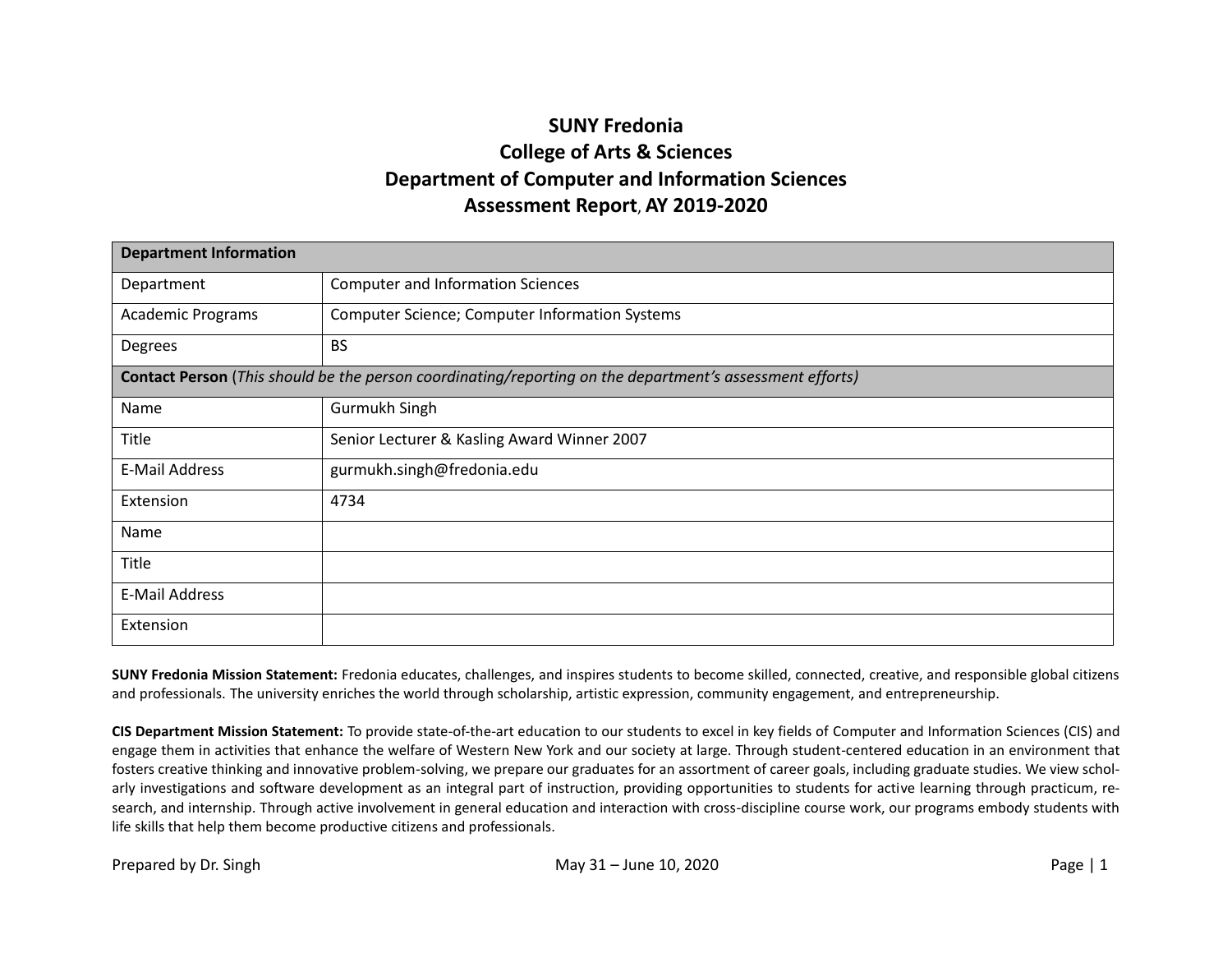The CIS department has adopted eleven program learning outcomes (PLOs) or Goals as per Academic Assessment Program Map of SUNY at Fredonia, which could be categorized into four Institutional Learning Goals (IGLs), i.e., Skilled, Connected, Creative and Responsible (Please refer to Table I on page # 3 & 4). This selection depends upon which CS/IS track is to be considered at the present time. Please keep in mind that for Information Systems (IS) track, PLO 'K' is invalid. We have mapped these PLOs to the corresponding Campus Baccalaureate Goals. A list of the CIS department PLOs is displayed initially and then our Program Educational Objectives (PEOs) are presented. We reiterate that the same list of PLOs from A through I is applicable to both CS and IS tracks. That is why PLO 'J' is occurring two times in the list of PLOs: the upper PLO is for CS track and the lower one is for IS track of the CIS Department.

The following list indicates the Program Learning Outcomes (PLOs/Goals) for the CIS Department:

- A. An ability to apply knowledge of computing and mathematics appropriate to the discipline.
- B. An ability to analyze a problem and identify and define the computing requirements appropriate to its solution.
- C. An ability to design, implement, and evaluate a computer-based system, process, component, or program to meet desired needs.
- D. An ability to function effectively on teams to accomplish a common goal.
- E. An understanding of professional, ethical, legal, security and social issues and responsibilities.
- F. An ability to communicate effectively with a range of audiences.
- G. An ability to analyze the local and global impact of computing on individuals, organizations, and society.
- H. Recognition of the need for and an ability to engage in continuing professional development.
- I. An ability to use current techniques, skills, and tools necessary for computing practice.
- J. An ability to apply mathematical foundations, algorithmic principles, and computer science theory in the modeling and design of computer-based systems in a way that demonstrates comprehension of the tradeoffs involved in design choices. [CS]

[J] An understanding of and an ability to support the use, delivery, and management of information systems within an Information Systems environment.  $[IS]$ 

K. An ability to apply design and development principles in the construction of software systems of varying complexity. [CS]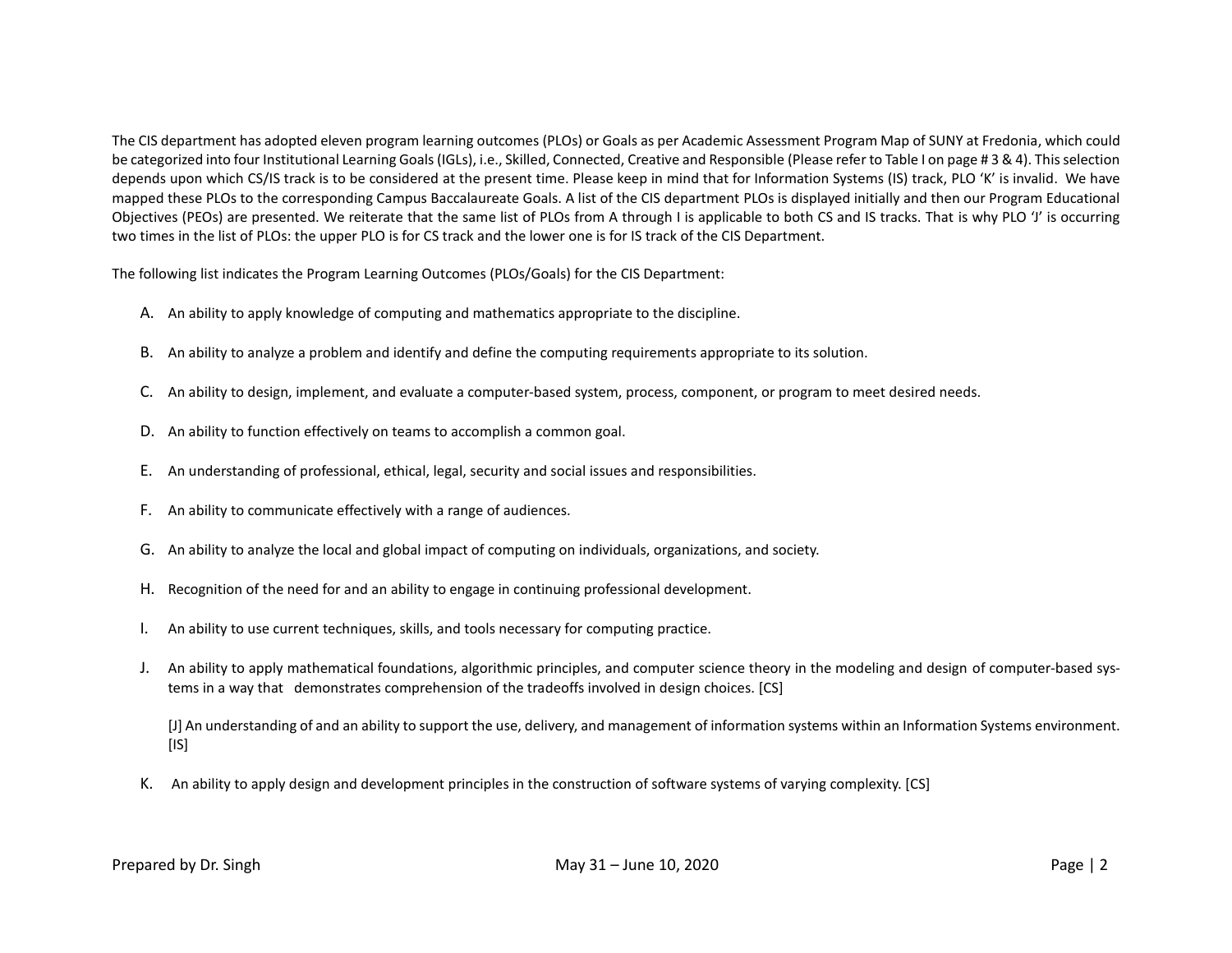The PLOs/Goals A through J and K for CS track are assessed based on the courses being taught in CIS Department during each fall and spring semester and they correlate strongly with our three PEOs, which could be found in our former Assessment Reports. However, for the sake of clarity, we are listing them here too. These are three Program Educational Objectives (PEOs) for our CIS Department: (i) PEO1: Be prepared for successful career in computer and information science or pursue graduate studies. (ii) PEO2: Utilize strong problem solving and communication skills. (iii) PEO3: Acquire life-long learning skills and engage in professional development. Following is a depiction of the relationship between the PEOs and PLOs, and PLOs to the campus baccalaureate goals as prepared by Dr. Zubairi. Table I shows mapping of PEOs to the corresponding PLOs. Just to point out here that each PLO from A through K is further subdivided into three to five categories or performance criteria (PC) depending on the complexity of algorithm or project work or oral presentation of the assigned work. In Table I, we present mapping of the CS Department Goals/PLOs that correspond to the SUNY Fredonia campus four baccalaureate goals: (1) Skilled, (2) Connected, (3) Creative and (4) Responsible.

|                                            | <b>SUNY Fredonia Institutional Learning/Baccalaureate Goals (IGLs)</b> |                                  |                      |                                |  |  |  |  |  |
|--------------------------------------------|------------------------------------------------------------------------|----------------------------------|----------------------|--------------------------------|--|--|--|--|--|
| <b>Program Learning Outcomes/Goals</b>     | <b>Skilled</b>                                                         | <b>Connected</b>                 | <b>Creative</b>      | Responsible                    |  |  |  |  |  |
| (PLOs/Goals)                               |                                                                        |                                  |                      |                                |  |  |  |  |  |
| A: An ability to apply knowledge of        | Students<br>programming<br>learn                                       |                                  | Learn to be creative |                                |  |  |  |  |  |
| computing and mathematics appropri-        | through a sequence of progres-                                         |                                  | in developing algo-  |                                |  |  |  |  |  |
| ate to the discipline                      | sively difficult courses                                               |                                  | rithms and in model- |                                |  |  |  |  |  |
|                                            |                                                                        |                                  | ing data             |                                |  |  |  |  |  |
| B: An ability to analyze a problem, and    | challenging the students in several                                    |                                  | Learn to be creative |                                |  |  |  |  |  |
| identify and define the computing re-      | courses to solve real-life problems                                    |                                  | in developing algo-  |                                |  |  |  |  |  |
| quirements appropriate to its solution     | on the computer by developing                                          |                                  | rithms for solving   |                                |  |  |  |  |  |
|                                            | programs                                                               |                                  | problems and<br>in   |                                |  |  |  |  |  |
|                                            |                                                                        |                                  | modeling data        |                                |  |  |  |  |  |
| C: An ability to design, implement, and    | Learning and using skills to design                                    |                                  |                      | Make sure the program or so-   |  |  |  |  |  |
| evaluate a computer-based system,          | and implement a computer-based                                         |                                  |                      | lution meets the needs         |  |  |  |  |  |
| process, component, or program to          | solution.                                                              |                                  |                      |                                |  |  |  |  |  |
| meet desired needs                         |                                                                        |                                  |                      |                                |  |  |  |  |  |
| D: An ability to function effectively on   |                                                                        | Students work in teams to        |                      | Students meet deadlines for    |  |  |  |  |  |
| teams to accomplish a common goal          |                                                                        | complete a project and share     |                      | various reports                |  |  |  |  |  |
|                                            |                                                                        | their part of solution with oth- |                      |                                |  |  |  |  |  |
|                                            |                                                                        | ers                              |                      |                                |  |  |  |  |  |
| E: An understanding of professional,       |                                                                        |                                  |                      | Students get the knowledge     |  |  |  |  |  |
| ethical, legal, security and social issues |                                                                        |                                  |                      | of ethical and security issues |  |  |  |  |  |
| and responsibilities                       |                                                                        |                                  |                      | in IT and computer industry.   |  |  |  |  |  |

Table I: Mapping of PLOs with corresponding SUNY Fredonia baccalaureate goals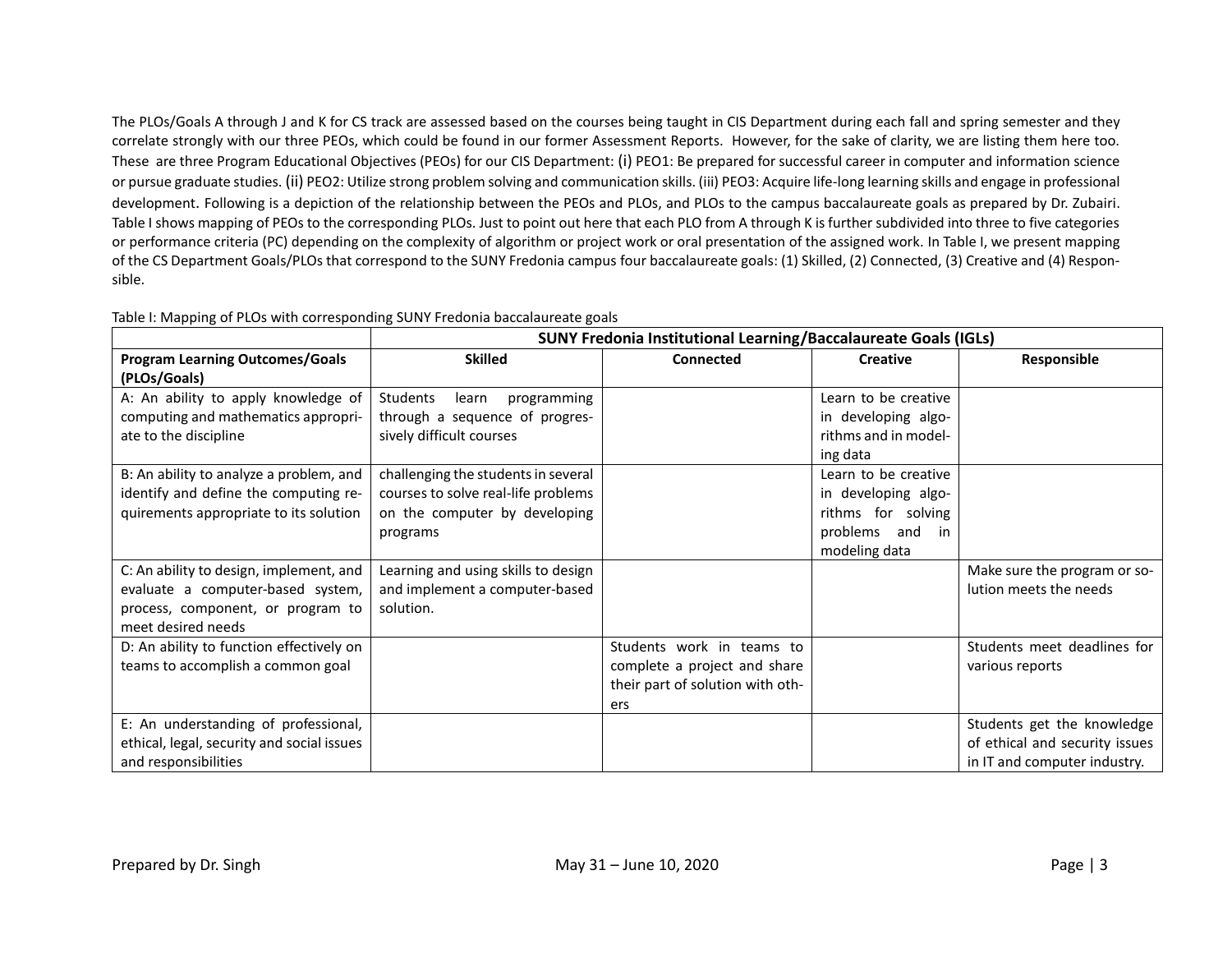| F: An ability to communicate effec-      |                                      | communication<br>oral<br>In.   |                           | Ability to command the topic    |
|------------------------------------------|--------------------------------------|--------------------------------|---------------------------|---------------------------------|
| tively with a range of audiences         |                                      | courses, students give presen- |                           | and respond with various op-    |
|                                          |                                      | tations, handle Q & A and      |                           | tions to show thorough          |
|                                          |                                      | evaluate each other            |                           | knowledge of the topic          |
| G: An ability to analyze the local and   | Students are prepared to be          |                                |                           | Students study examples of      |
| global impact of computing on individ-   | global technological citizens, look- |                                |                           | the impact of computing on      |
| uals, organizations, and society         | ing at issues facing other countries |                                |                           | global society.                 |
|                                          | and cultures.                        |                                |                           |                                 |
| H: Recognition of the need for and an    |                                      | Through Internships, the stu-  |                           | Students show a sense of re-    |
| ability to engage in continuing profes-  |                                      | dents connect to each other    |                           | sponsibility by taking the pro- |
| sional development                       |                                      | and engage in continuous pro-  |                           | fessional internships seri-     |
|                                          |                                      | fessional development          |                           | ously                           |
| I: An ability to use current techniques, | In programming and web design        |                                | Students find crea-       |                                 |
| skills, and tools necessary for compu-   | courses, students need to use        |                                | tive ways of using        |                                 |
| ting practice.                           | modern tools and be on top of the    |                                | current technique         |                                 |
|                                          | technology.                          |                                | and skills.               |                                 |
| J: An understanding of processes that    | Students acquire appropriate         |                                | <b>Students</b><br>create |                                 |
| support the delivery and management      | skills on several topics in concern- |                                | models that support       |                                 |
| of information systems within a spe-     | ing information systems processes    |                                | delivery/manage-          |                                 |
| cific application environment. [IS]      |                                      |                                | ment of information       |                                 |
|                                          |                                      |                                | systems                   |                                 |
| J: An ability to apply mathematical      |                                      |                                | Students do model         |                                 |
| foundations, algorithmic principles,     |                                      |                                | and design compu-         |                                 |
| and computer science theory in the       |                                      |                                | ting systems in a va-     |                                 |
| modeling and design of computer-         |                                      |                                | riety of ways using       |                                 |
| based systems in a way that demon-       |                                      |                                | creative options.         |                                 |
| comprehension of the<br>strates          |                                      |                                |                           |                                 |
| tradeoffs involved in design choices.    |                                      |                                |                           |                                 |
| [CS]                                     |                                      |                                |                           |                                 |
| K: An ability to apply design and devel- | Students enhance their skills by     |                                |                           |                                 |
| opment principles in the construction    | designing software systems in a      |                                |                           |                                 |
| of software systems of varying com-      | variety of languages and plat-       |                                |                           |                                 |
| plexity. [CS}                            | forms.                               |                                |                           |                                 |

Dr. Singh and Dr. Zubairi have created the curriculum map and assessment plan 2014 for Computer Science (CS) and Information Systems (IS) tracks, respectively. The curriculum map shows a mapping of the courses to one or more corresponding PLOs. In the assessment plan, several of performance criteria (PC) has been developed for each PLO/Goal. In each fall and spring semester, the specific courses are identified that satisfy these performance criteria, and consequently are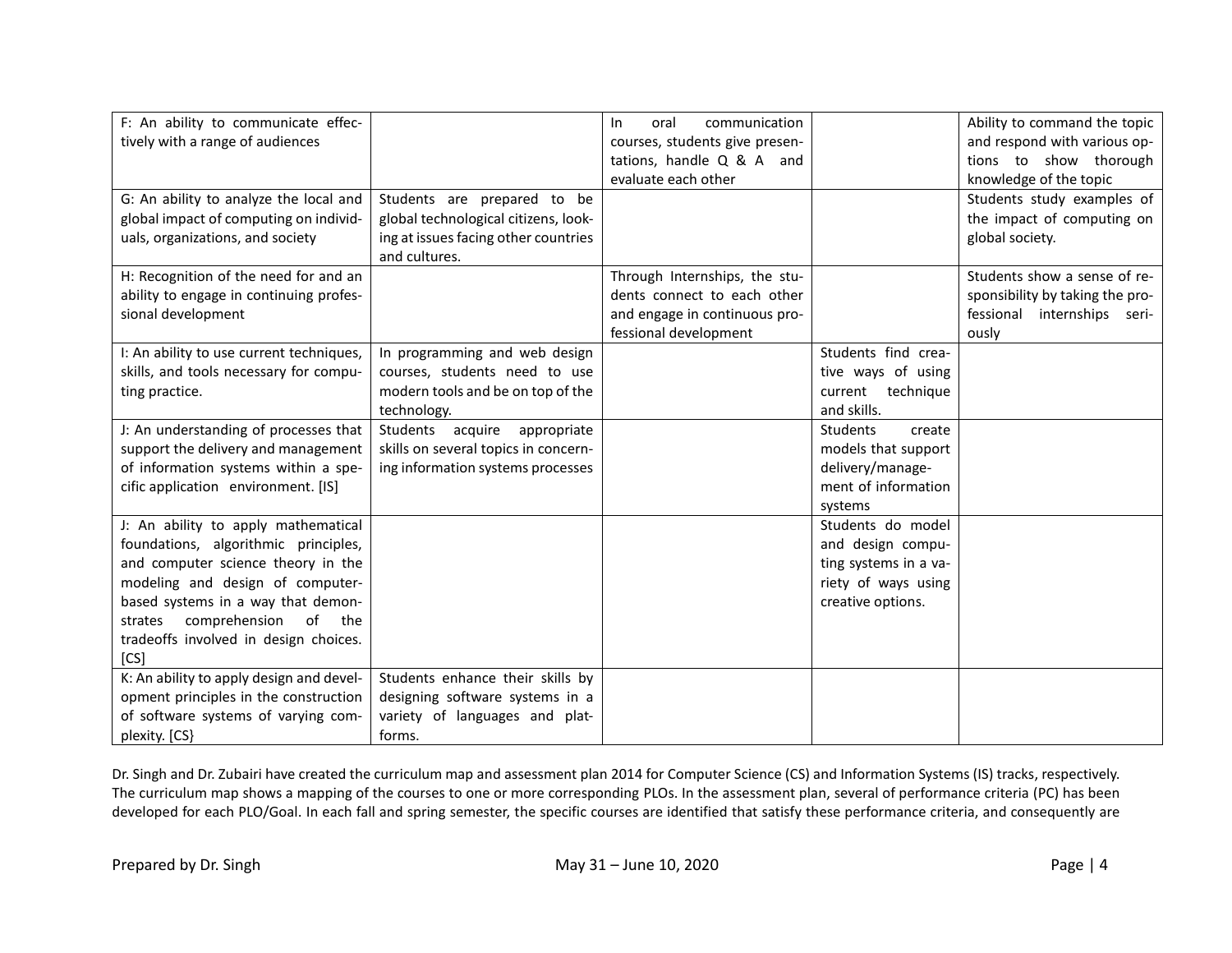picked for assessment in each semester. For each Goal/PLO, a rubric sheet is designed that depicts specific milestones to be achieved by the students to meet or exceed or approach a given standard. The rubric sheet also identifies the shortcomings, which are demonstrated by those students who fail to meet the standard.

In the beginning of each fall and spring semester, the Assessment Coordinator identifies the courses to be picked for assessment work and informs the Instructors teaching those courses for which Goals/PLOs data collection is to be done. Instructors refer to the rubric sheets as a guideline to figure out the specific milestones for students to be achieved. This prior information helps the Instructors to prepare and include specific questions in their course quizzes, assignments, examinations (exams) and projects/presentations. Consequently, instructors design exams, assignments, projects, and presentationsthat include the relevant kind of work to be performed by the students. As the semester progresses, the Instructors are reminded periodically by the Assessment Coordinator about the collection of assessment data in a timely manner. Finally, at the end of each fall and spring semester, the Instructors turn in the collected assessment data to the Assessment Chair. Based on the data collected, the pertinent PLOs/Goals are assessed. In fall 2019 and spring 2020 semesters, a list of courses to be assessed is depicted in Table II and Table III, respectively. Each Table lists the courses to be assessed, which is based on the curriculum map and the response gotten from the Instructors teaching relevant courses in fall 2019 and spring 2020 semester. It is worthwhile to mention here that we did not offer CSIT321 course in fall 2019 and CSIT311 course this spring 2020 and therefore, we are able to perform the limited assessment analysis for PLOs A4, I2 and I3 in the present assessment report. These two courses, CSIT321 and CSIT311 are heighted in yellow color in Tables II and III.

| <b>S. No.</b> | Course # & Instructor                        | Program Learning Outcomes (PLOs) To Be Assessed |
|---------------|----------------------------------------------|-------------------------------------------------|
|               |                                              |                                                 |
| 1.            | CSIT201: Cole                                | All Es, & G1, G2                                |
| 2.            | CSIT221: Denise                              | $\mathsf{I}1$                                   |
| 3.            | CSIT224: Singh                               | A2, B3                                          |
| 4.            | CSIT231: Szocki                              | 14                                              |
| 5.            | CSIT241 & CSIT242: Maloney                   | A3                                              |
| 6.            | CSIT311: Zubairi                             | A2, I2                                          |
| 7.            | CSIT321 (Not offered this Fall 2019)         | 13                                              |
| 8.            | CSIT341: Kropp                               | A1, A5, B2, & All Js                            |
| 9.            | CSIT425: Denise                              | B1, B4, and All Cs, Ds, Fs, & Ks                |
| 10.           | CSIT431: Haider                              | All Fs                                          |
| 11.           | CSIT441 (Not offered this Fall 2019)         | All Fs                                          |
| 12.           | CSIT455: Rieks                               | All Fs                                          |
| 13.           | CSIT462: Zubairi                             | All Fs                                          |
| 14.           | CSIT300, CSIT400, CSIT497 & CSIT499: Zubairi | <b>Graduating Senior Exit Survey</b>            |

Table II: Information of each course, its instructor, and PLOs to be assessed for fall 2019

Table III: Information of each course, its instructor, and PLOs to be assessed for spring 2020

| S. No.   | Course # & Instructor     | Program Learning Outcomes (PLOs) To Be Assessed |
|----------|---------------------------|-------------------------------------------------|
| <b>.</b> | CSIT201: Zubairi          | All Es, & G1, G2                                |
|          | CSIT221: Arnavut & Haider |                                                 |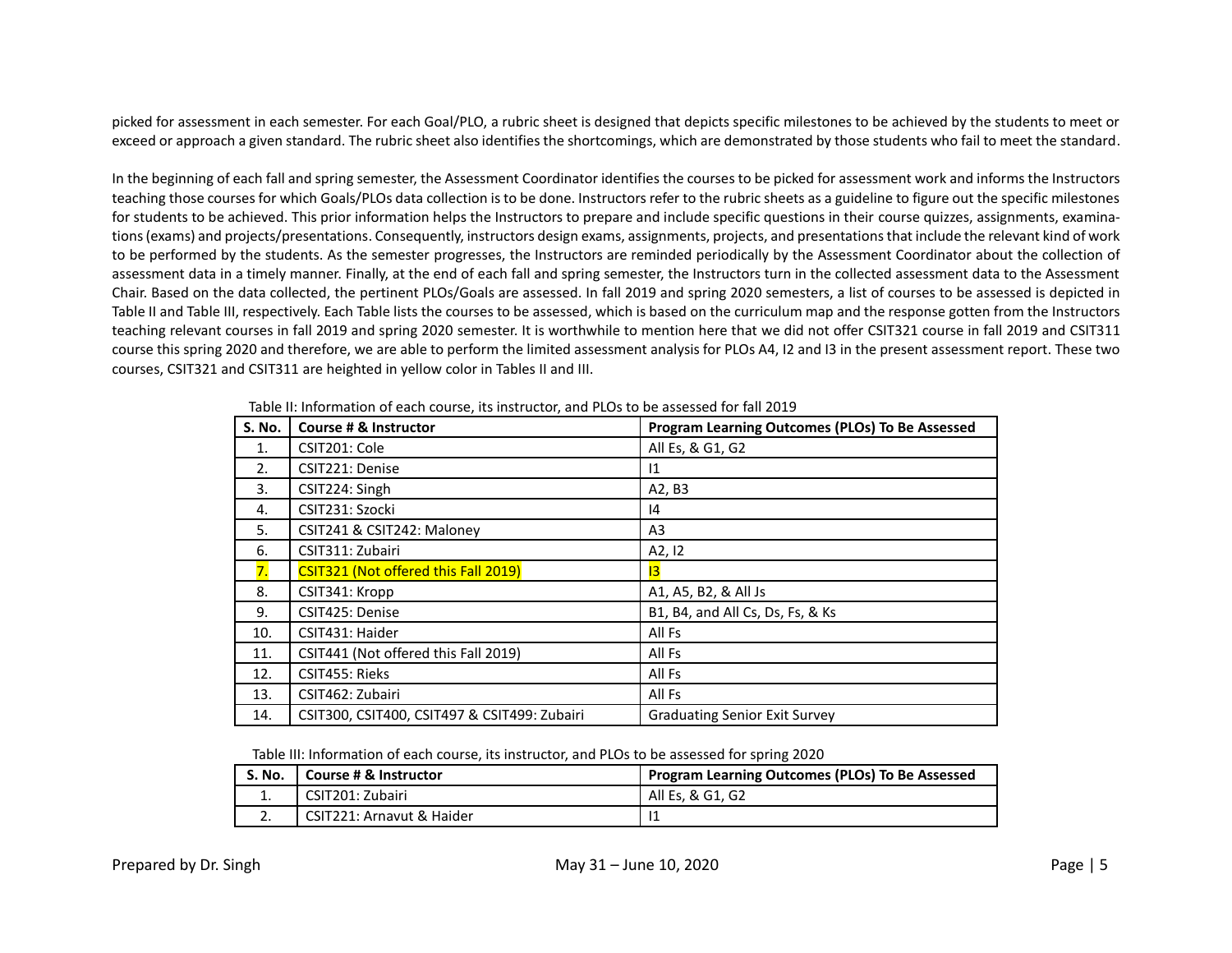| 3.             | CSIT224: Singh                               | A2, B3                               |
|----------------|----------------------------------------------|--------------------------------------|
| 4.             | CSIT231: Singh & Szocki                      | 14                                   |
| 5.             | CSIT241 & CSIT242: Maloney                   | A3                                   |
| 6.             | CSIT311: (Not offered this Spring 2020)      | A4, I2                               |
| 7 <sub>1</sub> | CSIT321: Denise                              | 13                                   |
| 8.             | CSIT341: Kropp                               | A1, A5, B2, & All Js                 |
| 9.             | CSIT425: Denise & Zubairi                    | B1, B4, and All Cs, Ds, Fs, & Ks     |
| 10.            | CSIT431: Haider                              | All Fs                               |
| 11.            | CSIT441: Arnavut                             | All Fs                               |
| 12.            | CSIT455: Rieks                               | All Fs                               |
| 13.            | CSIT462: (Not offered this Spring 2020)      | All Fs                               |
| 14.            | CSIT300, CSIT400, CSIT497 & CSIT499: Denise, | <b>Graduating Senior Exit Survey</b> |
|                | Pratt, Singh & Zubairi                       |                                      |

In the actual assessment analysis of a given course taught during fall 2019 and spring 2020 semesters, we will present a comprehensive discussion on how each PLO/Goal, A through K, is being assessed. In a Table IV displayed on next page, we present the statement of a given PLO/Goal to be assessed in 1st row, followed by its Assessment Method in 2nd row, its Data Source in 3rd row and Assessment Results in the last row. For example, for PLO/Goal, 'A', we first list its five Performance Criteria (PC), e.g., A1, A2, A3, A4 & A5. For each PC, we represent an abbreviation that relates to its actual description. Then, an inset table is inserted in which for each course, its corresponding PC is presented. This table contains the raw assessment data, which is then combined and aggregated to produce final-result for a PLO/Goal that is being assessed. Each entry in this inset table contains a triplet, (x, y, z), that indicates Exceeds Standard, Meets Standard, and Approaches Standard. Arithmetic means are used to combine and aggregate the results. At the end of computation, an actual number of students is used for calculating percentile performances. Arithmetic means are used instead of geometric means because for each PC, the range of values is the same, i.e., the total number of students in a class is normalized to the maximum number of students in a course offered for that PLO/Goal. Adding the PC values across multiple courses by columns still results in similar patterns, which preserve consistency of the actual results. For presenting the results in three categories, i.e., X (Exceeds), M (Meets) and I (Approaches/Insufficient), the following mathematical formulas are used to aggregate the percentile performances. Here, 'L' is the number of courses in which a given PLO is to be assessed and 'N' is the number of performance criteria for each PLO. Each PC's performance data is listed as a fractional number, p/q, where 'q' is the total number of students in the course and 'p' is the number of students that fulfills X or M or I category of performance. As an obvious example, X/(X+M+I) would be the fraction of the number of students that exceeds a specific performance criterion (PC) in a course being taught. The following three mathematical equations are employed to determine *X, M* and *I* percentile performance, respectively:

$$
X = 100 \times \sum_{j=1}^{L} [(100 \times \sum_{i=1}^{n} \frac{PCX_i}{N})^{2}]/L
$$
 (1)

$$
M = 100 \times \sum_{j=1}^{L} \left[ (100 \times \sum_{i=1}^{n} \frac{PCM_i}{N}) / L \right]
$$
 (2)

Prepared by Dr. Singh May 31 – June 10, 2020 Page | 6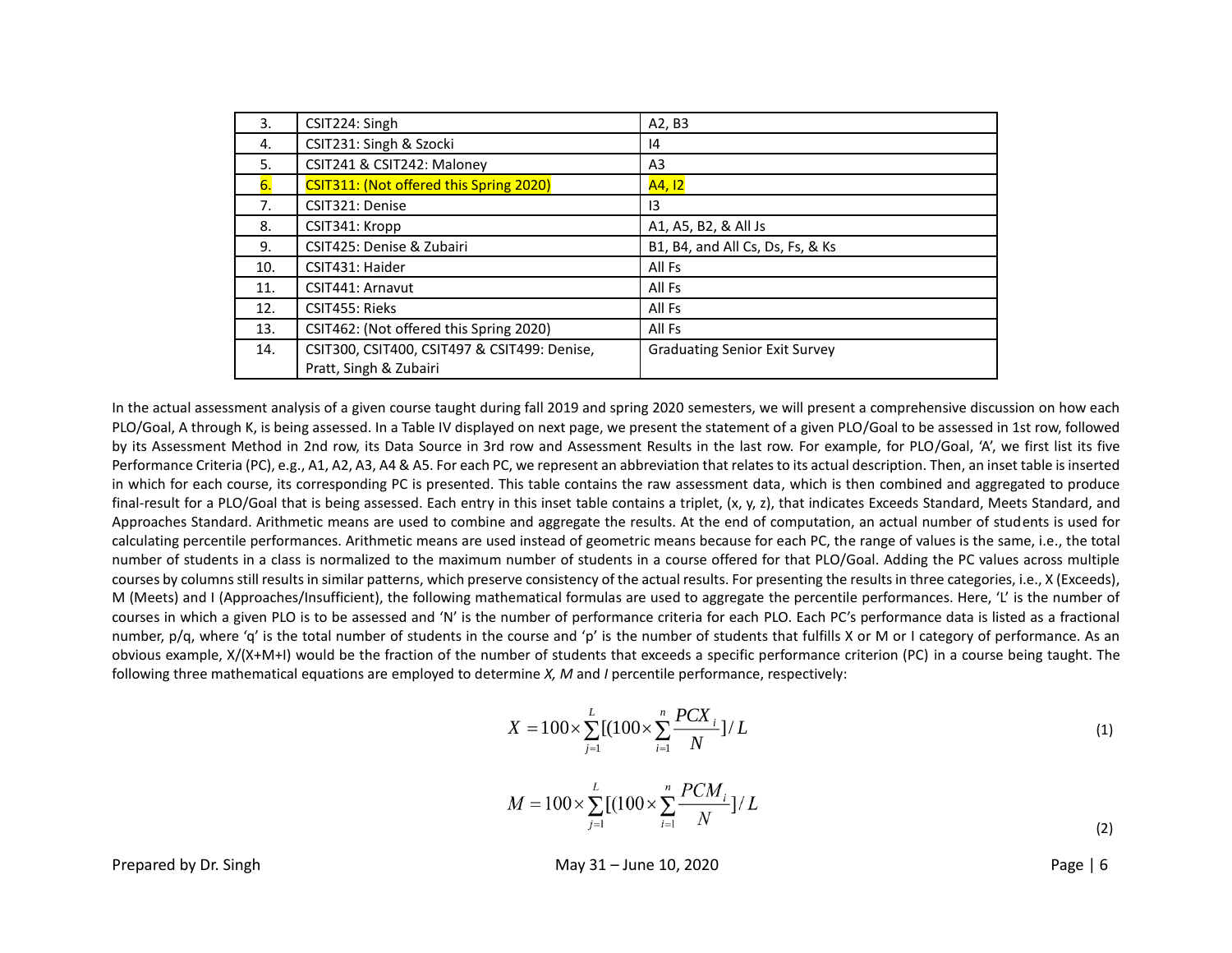$$
I = 100 \times \sum_{j=1}^{L} [(100 \times \sum_{i=1}^{n} \frac{PCI_i}{N})^{t}L
$$

|  | ∍<br>∍ | ) |
|--|--------|---|
|  |        |   |

## **Table IV: Assessment of Program Learning Outcomes/Goals (PLOs/Goals)**

|                           | <b>Programs: Computer Science and Computer Information Systems</b>                                                                                                                                                                                                                                                                                                                                                                                                                                                                                                                                                                                                    |                                                                                                                                                                                                                                                                                |                          |                          |           |                          |  |  |
|---------------------------|-----------------------------------------------------------------------------------------------------------------------------------------------------------------------------------------------------------------------------------------------------------------------------------------------------------------------------------------------------------------------------------------------------------------------------------------------------------------------------------------------------------------------------------------------------------------------------------------------------------------------------------------------------------------------|--------------------------------------------------------------------------------------------------------------------------------------------------------------------------------------------------------------------------------------------------------------------------------|--------------------------|--------------------------|-----------|--------------------------|--|--|
| PLO/Goal A                | An ability to apply knowledge of computing and mathematics appropriate to the discipline.                                                                                                                                                                                                                                                                                                                                                                                                                                                                                                                                                                             |                                                                                                                                                                                                                                                                                |                          |                          |           |                          |  |  |
| Assessment Method(s)      | The first column of this table shows the CS course offered and its semester. F19 stands for fall 2019 and S20 is used for spring 2020 semester.<br>Instructors assign program-based questions/projects to the student of five courses, CSIT224, CSIT231, CSIT241, CSI311 and CSIT341 during F19<br>and S20 semesters. The programs/projects are thoroughly reviewed and graded by the instructors. The instructors provide the Assessment<br>Committee Chair with a graded portfolio of a given number of assignments/exam questions or project work. The Instructors include specific<br>exams questions in CSIT241, CSIT242 and CSIT341 as per the assessment plan. |                                                                                                                                                                                                                                                                                |                          |                          |           |                          |  |  |
| Data Source               |                                                                                                                                                                                                                                                                                                                                                                                                                                                                                                                                                                                                                                                                       | Data source is based on the programs written by students depending on assigned work, which is then graded by instructors teaching these<br>courses CSIT224, CSIT241, CSIT242, CSIT311 and CSIT341. Some specific exam questions could be picked from these listed courses too. |                          |                          |           |                          |  |  |
| <b>Assessment Results</b> | Following are the assessment results as per performance criteria A1, A2, A3, A4 and A5:<br>A1. (DATA) Demonstrates an understanding of basic data structures and their representation<br>A2. (OOPL) Demonstrates an understanding of a high-level object-oriented programming language and software design<br>A3. (DIGITAL) Demonstrates an understanding of number systems and digital logic<br>A4. (ORGA) Demonstrates an understanding of computer organization and architecture<br>A5. (ALGM) Demonstrates an understanding of analysis of algorithms<br>Each triplet (x, y, z) indicates (exceeds, meets, insufficient or approaching)                           |                                                                                                                                                                                                                                                                                |                          |                          |           |                          |  |  |
|                           | <b>Course Offered</b>                                                                                                                                                                                                                                                                                                                                                                                                                                                                                                                                                                                                                                                 | A1 (DATA)                                                                                                                                                                                                                                                                      | A2 (OBJECT)              | A3 (DIGITAL)             | A4 (ORGA) | A5 (ALGM)                |  |  |
|                           | CSIT224 (F19)                                                                                                                                                                                                                                                                                                                                                                                                                                                                                                                                                                                                                                                         |                                                                                                                                                                                                                                                                                | 16, 4, 3                 |                          |           |                          |  |  |
|                           | CSIT224 (S20)                                                                                                                                                                                                                                                                                                                                                                                                                                                                                                                                                                                                                                                         | $\overline{\phantom{0}}$                                                                                                                                                                                                                                                       | 11, 2, 1                 |                          |           | $\overline{\phantom{0}}$ |  |  |
|                           | CSIT231 (F19)                                                                                                                                                                                                                                                                                                                                                                                                                                                                                                                                                                                                                                                         | $ \,$                                                                                                                                                                                                                                                                          |                          | $\equiv$                 | 2, 12, 7  | $\overline{\phantom{0}}$ |  |  |
|                           | CSIT241 (F19)<br>16, 0, 9<br>$-$<br>$-$<br>$\blacksquare$<br>$\overline{\phantom{0}}$                                                                                                                                                                                                                                                                                                                                                                                                                                                                                                                                                                                 |                                                                                                                                                                                                                                                                                |                          |                          |           |                          |  |  |
|                           | CSIT241, 242 (S20)                                                                                                                                                                                                                                                                                                                                                                                                                                                                                                                                                                                                                                                    |                                                                                                                                                                                                                                                                                |                          | 12, 0, 3                 |           |                          |  |  |
|                           | CSIT311 (F19)                                                                                                                                                                                                                                                                                                                                                                                                                                                                                                                                                                                                                                                         |                                                                                                                                                                                                                                                                                |                          |                          | 2, 12, 4  | $\blacksquare$           |  |  |
|                           | CSIT341 (F19)                                                                                                                                                                                                                                                                                                                                                                                                                                                                                                                                                                                                                                                         | 1, 2, 7                                                                                                                                                                                                                                                                        | $\overline{\phantom{a}}$ | $\overline{\phantom{0}}$ |           | 2, 2, 5                  |  |  |
|                           | CSIT341 (S20)                                                                                                                                                                                                                                                                                                                                                                                                                                                                                                                                                                                                                                                         | 1, 7, 10                                                                                                                                                                                                                                                                       |                          | $\overline{\phantom{a}}$ |           | 2, 8, 9                  |  |  |
|                           |                                                                                                                                                                                                                                                                                                                                                                                                                                                                                                                                                                                                                                                                       |                                                                                                                                                                                                                                                                                |                          |                          |           |                          |  |  |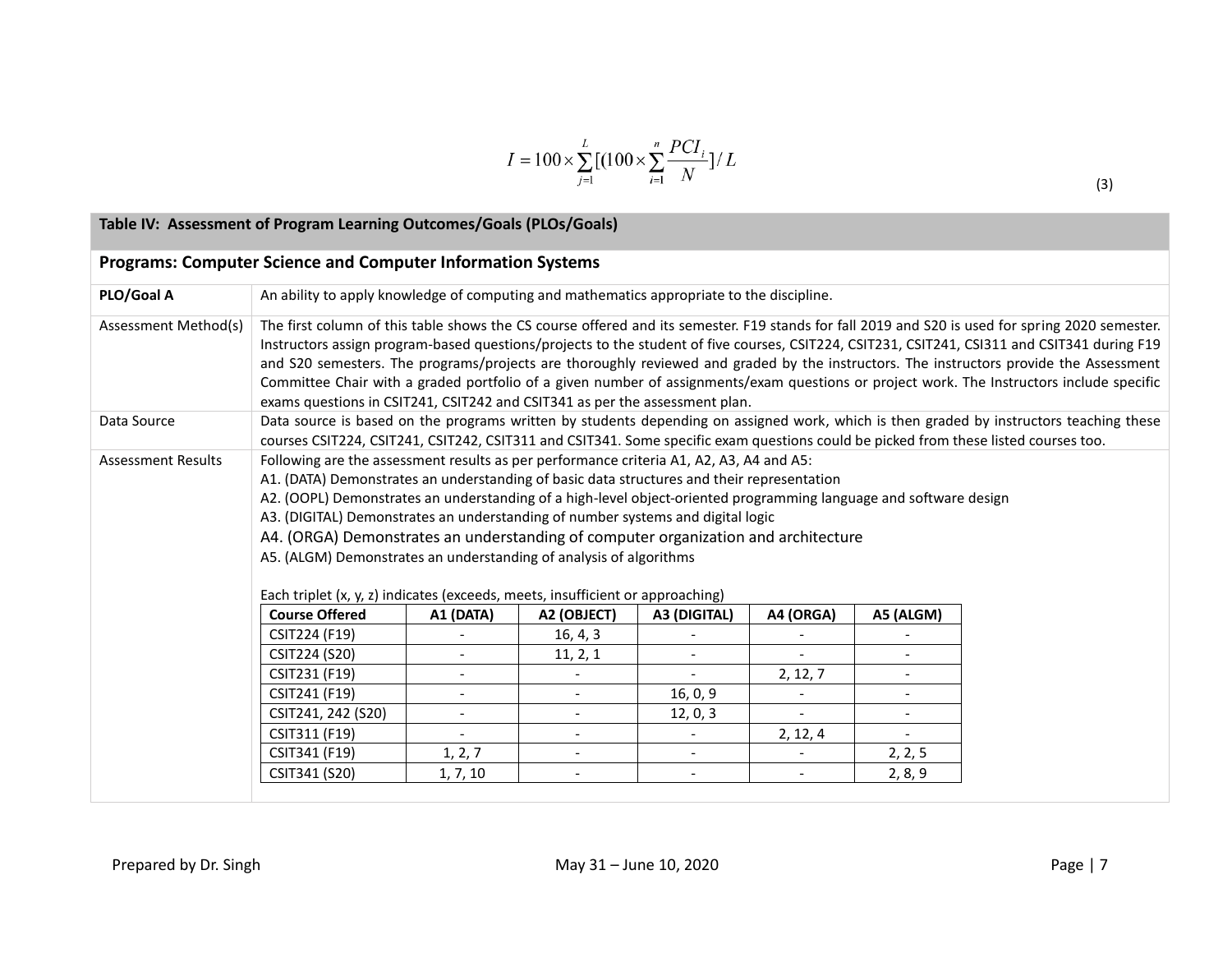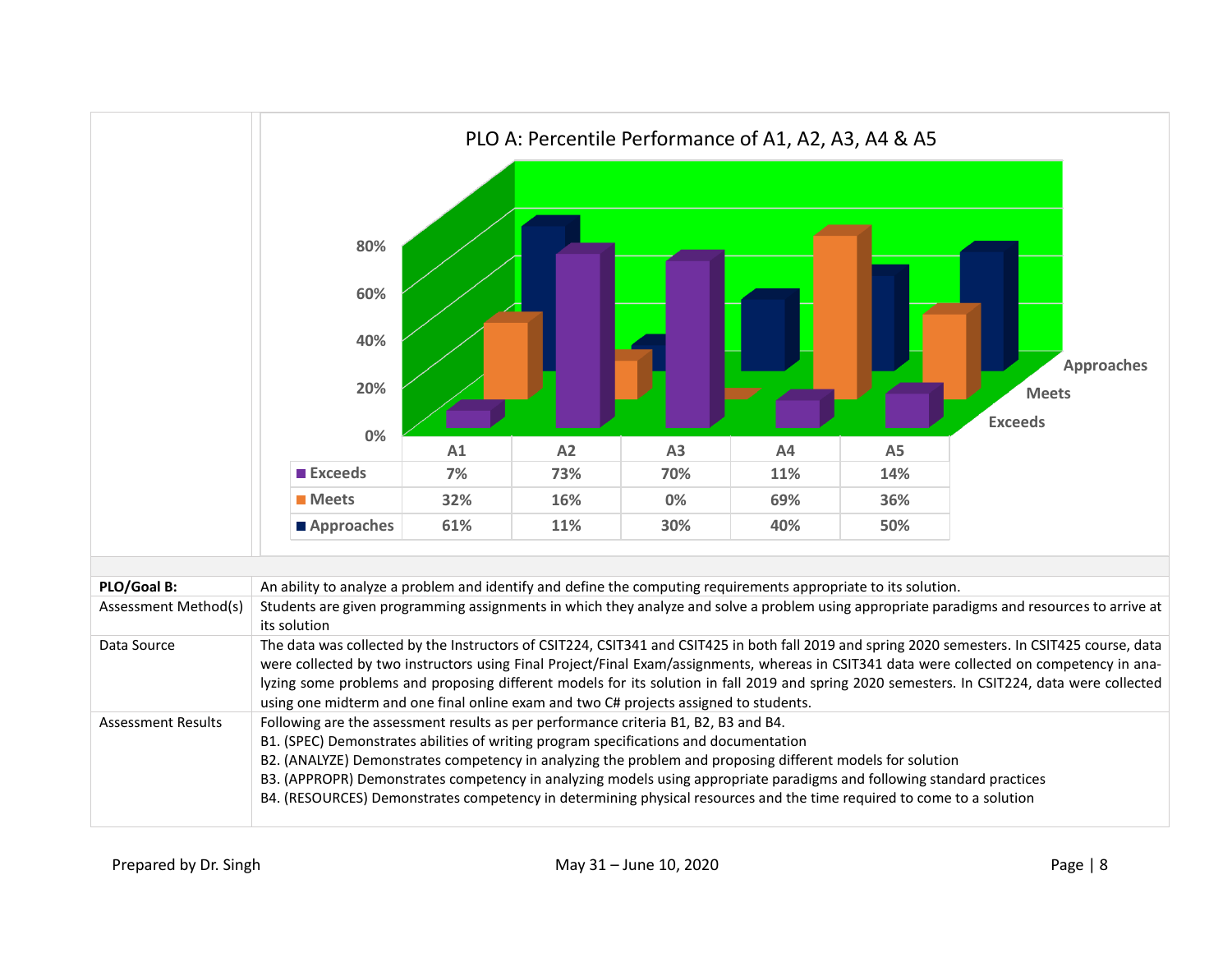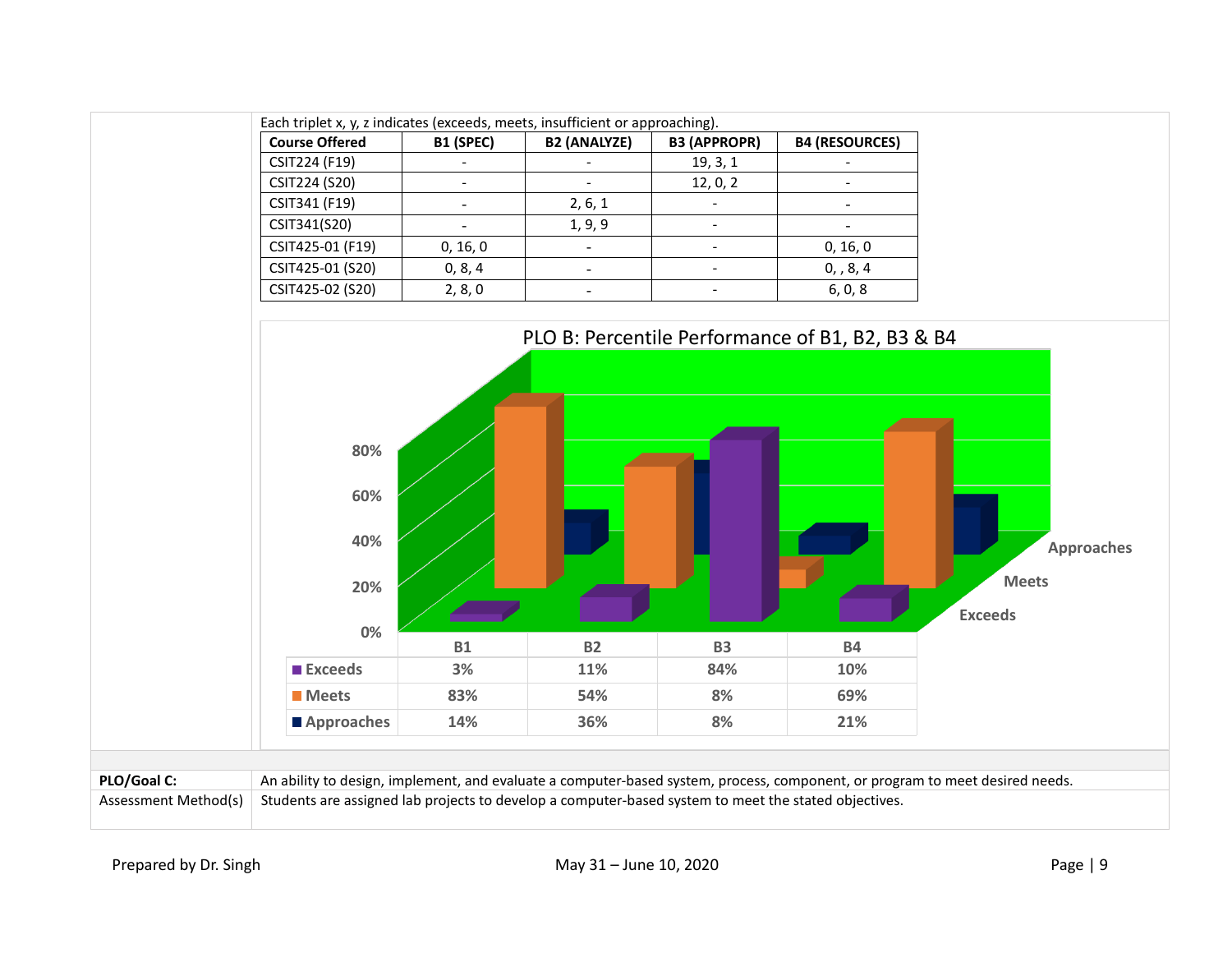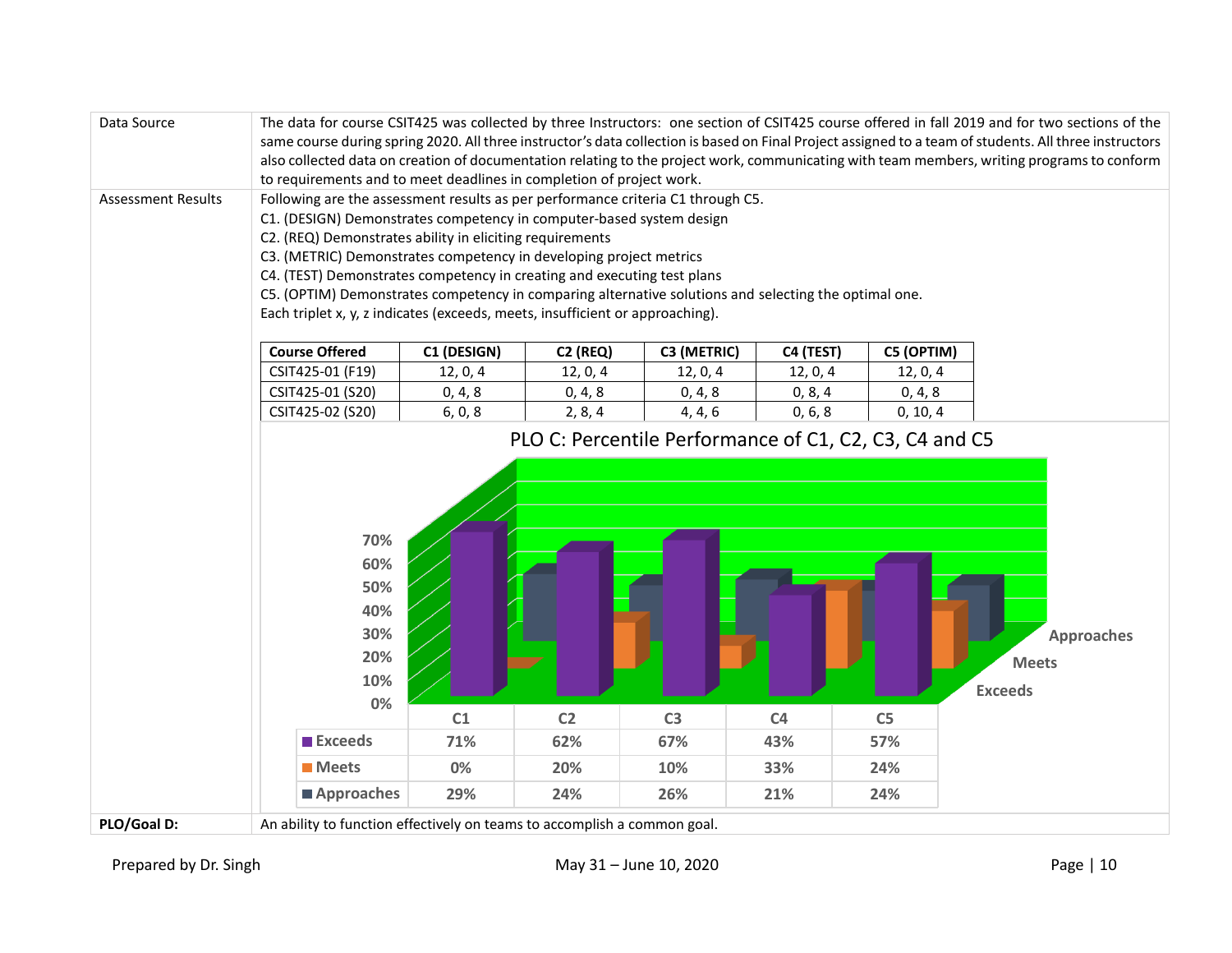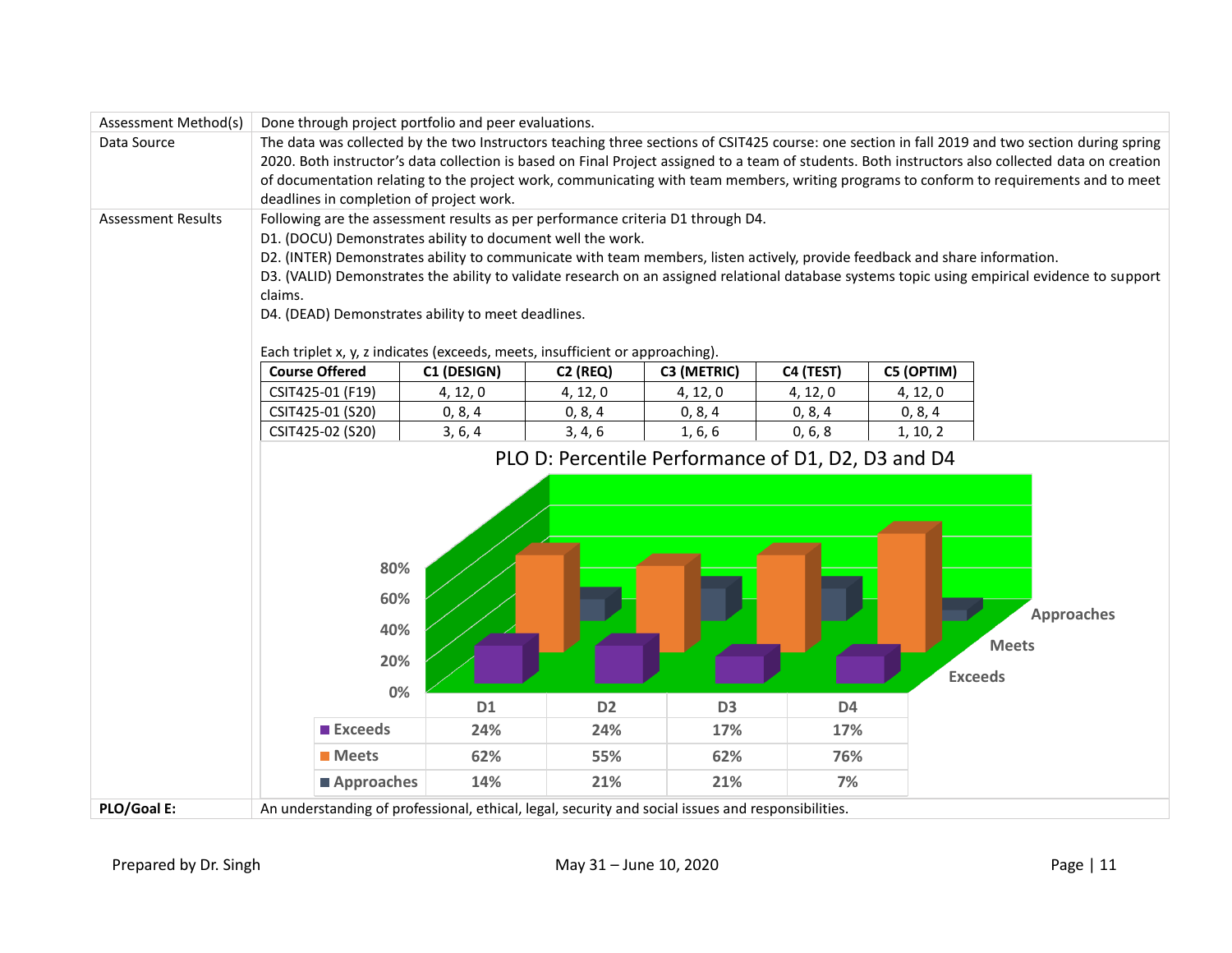| Assessment Method(s)      | Specific questions are included in the assignments and tests for assessing this goal. Instructor teaching this course collects assessment data and<br>forwards it to the assessment Committee Chair.                                                                                                                                                                                                                                                                                                            |                                           |          |           |                |                                                                                                        |  |  |
|---------------------------|-----------------------------------------------------------------------------------------------------------------------------------------------------------------------------------------------------------------------------------------------------------------------------------------------------------------------------------------------------------------------------------------------------------------------------------------------------------------------------------------------------------------|-------------------------------------------|----------|-----------|----------------|--------------------------------------------------------------------------------------------------------|--|--|
| Data Source               | The data collection for E goal is done only for CSIT201 course taught in both fall 2019 and spring 2020 by two different instructors. Both instruc-<br>tors picked relevant questions from two exams. Consequently, both instructors picked five questions for E1, two questions for E2 and four ques-<br>tions for E3.                                                                                                                                                                                         |                                           |          |           |                |                                                                                                        |  |  |
| <b>Assessment Results</b> | Following are the assessment results as per performance criteria E1 through E3.<br>E1. (ETHIC) Understands the ethical issues related to technology.<br>E2. (SECUR) Understands the security issues and problems of identity theft.<br>E3. (MAL) Demonstrates knowledge about the characteristics of different malware types and the difference between them.<br>Each triplet x, y, z indicates (exceeds, meets, insufficient or approaching).<br><b>Course Offered</b><br>E1 (ETHIC)<br>E2 (SECUR)<br>E3 (MAL) |                                           |          |           |                |                                                                                                        |  |  |
|                           | CSIT201 (F19)                                                                                                                                                                                                                                                                                                                                                                                                                                                                                                   | 23, 2, 0                                  | 24, 1, 0 | 22, 2, 1  |                |                                                                                                        |  |  |
|                           | CSIT201 (S20)                                                                                                                                                                                                                                                                                                                                                                                                                                                                                                   | 17, 0, 1                                  | 5, 9, 4  | 1, 13, 4  |                |                                                                                                        |  |  |
|                           |                                                                                                                                                                                                                                                                                                                                                                                                                                                                                                                 | 100%<br>80%<br>60%<br>40%<br>20%<br>$0\%$ |          |           |                | PLO E: Percentile Performance of E1, E2 and E3<br><b>Approaching</b><br><b>Meets</b><br><b>Exceeds</b> |  |  |
|                           |                                                                                                                                                                                                                                                                                                                                                                                                                                                                                                                 |                                           | E1       | <b>E2</b> | E <sub>3</sub> |                                                                                                        |  |  |
|                           | <b>Exceeds</b>                                                                                                                                                                                                                                                                                                                                                                                                                                                                                                  |                                           | 94%      | 28%       | 6%             |                                                                                                        |  |  |
|                           | <b>Meets</b>                                                                                                                                                                                                                                                                                                                                                                                                                                                                                                    |                                           | 0%       | 50%       | 72%            |                                                                                                        |  |  |
|                           | ■ Approaching                                                                                                                                                                                                                                                                                                                                                                                                                                                                                                   |                                           | 6%       | 22%       | 22%            |                                                                                                        |  |  |
| PLO/Goal F:               | An ability to communicate effectively with a range of audiences.                                                                                                                                                                                                                                                                                                                                                                                                                                                |                                           |          |           |                |                                                                                                        |  |  |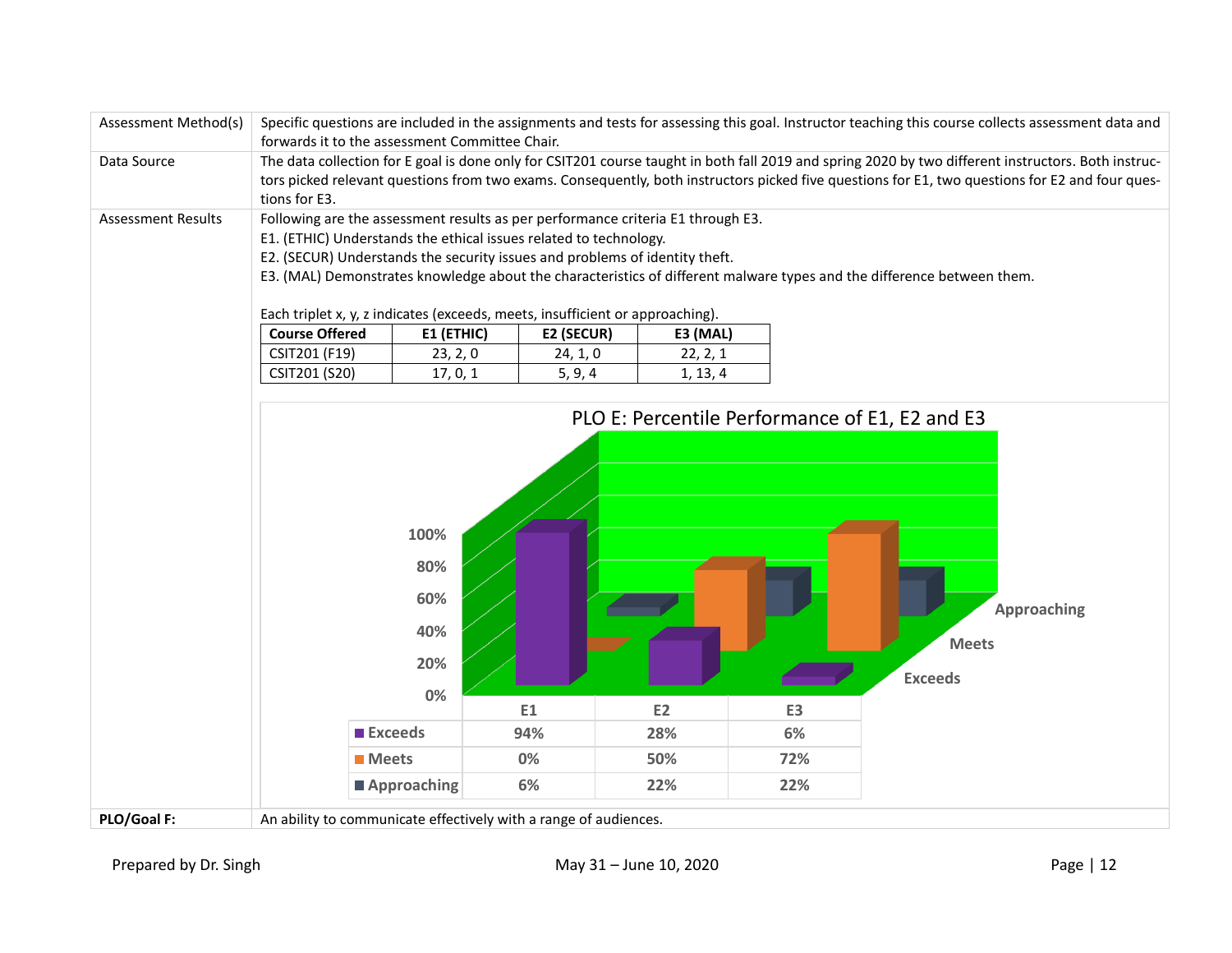| Assessment Method(s)                     | In oral communication courses, class is divided into several groups of three/four students depending on the complexity of assigned project. Each<br>group presents their project work during class time in last four/five weeks of the course work. Each group presentation is evaluated by their peers |                                                                                                                                                                                                                                                                                                                                                                                                                                                                                                                                                                                                                                                                                                                                                                                                                                                                                                                                                                                                                                                                                                                                                                                                                                                                     |              |                                                                                                                                                    |            |  |  |  |
|------------------------------------------|---------------------------------------------------------------------------------------------------------------------------------------------------------------------------------------------------------------------------------------------------------------------------------------------------------|---------------------------------------------------------------------------------------------------------------------------------------------------------------------------------------------------------------------------------------------------------------------------------------------------------------------------------------------------------------------------------------------------------------------------------------------------------------------------------------------------------------------------------------------------------------------------------------------------------------------------------------------------------------------------------------------------------------------------------------------------------------------------------------------------------------------------------------------------------------------------------------------------------------------------------------------------------------------------------------------------------------------------------------------------------------------------------------------------------------------------------------------------------------------------------------------------------------------------------------------------------------------|--------------|----------------------------------------------------------------------------------------------------------------------------------------------------|------------|--|--|--|
|                                          |                                                                                                                                                                                                                                                                                                         |                                                                                                                                                                                                                                                                                                                                                                                                                                                                                                                                                                                                                                                                                                                                                                                                                                                                                                                                                                                                                                                                                                                                                                                                                                                                     |              |                                                                                                                                                    |            |  |  |  |
| Data Source                              |                                                                                                                                                                                                                                                                                                         | as well by the instructor. Instructor collects assessment data and forwards it to the assessment Committee Chair.<br>The data collection was done by four instructors offering CSIT425, CSIT43, CSIT455 and CSIT462 in fall 2019 semester, whereas five Instructors<br>offering CSIT425-01, CSIT425-02, CSIT431, CSIT441 and CSIT455 courses in spring 2020. Data presented here is collected on Final Project, Catego-<br>ries 2, 4 & 5, Items 1-5 of student presentations, which is a measure of good verbal skills and interaction with other students, good control on<br>ppt. slides, well organization of talk, and covering the topic completely.<br>The method of data collection may vary depending on the choice of each instructor since nine instructors are involved in teaching these nine<br>courses: four courses in fall 2019 and five courses in spring 2020 semester. It is worthwhile to mention that we did not offer CSIT441 in fall 2019.<br>Similarly, CSIT462 was not offered in spring 2020. There is another issue involving an instructor teaching CSIT455 in spring 2020 that he did not<br>send the assessment data to the Assessment Coordinator even with several repeated email requests. Consequently, we were unable to perform |              |                                                                                                                                                    |            |  |  |  |
|                                          |                                                                                                                                                                                                                                                                                                         |                                                                                                                                                                                                                                                                                                                                                                                                                                                                                                                                                                                                                                                                                                                                                                                                                                                                                                                                                                                                                                                                                                                                                                                                                                                                     |              | the analysis of three courses CSIT441 (F19), CSIT455 (S20) and CSIT462 (S20) and include the results of these three courses in the current report. |            |  |  |  |
| <b>Assessment Results</b>                | Each triplet (x, y, z) indicates (exceeds, meets, insufficient or approaching).                                                                                                                                                                                                                         | Following are the assessment results as per performance criteria (PC) F1 through F4.<br>F1. (VERBAL) Demonstrates an ability of good verbal skills<br>F2. (PRESENT) Demonstrates good knowledge of presentation software<br>F3. (ORGN) Demonstrates an ability of good organization of the talk<br>F4. (KNOW) Demonstrates knowledge of the topic                                                                                                                                                                                                                                                                                                                                                                                                                                                                                                                                                                                                                                                                                                                                                                                                                                                                                                                   |              |                                                                                                                                                    |            |  |  |  |
|                                          | <b>Course Offered</b>                                                                                                                                                                                                                                                                                   | <b>F1 (VERBAL)</b>                                                                                                                                                                                                                                                                                                                                                                                                                                                                                                                                                                                                                                                                                                                                                                                                                                                                                                                                                                                                                                                                                                                                                                                                                                                  | F2 (PRESENT) | F3 (ORGN)                                                                                                                                          | F4 (KNOW)  |  |  |  |
|                                          | CSIT425-01 (F19)                                                                                                                                                                                                                                                                                        | 11, 11, 10                                                                                                                                                                                                                                                                                                                                                                                                                                                                                                                                                                                                                                                                                                                                                                                                                                                                                                                                                                                                                                                                                                                                                                                                                                                          | 11, 11, 10   | 11, 11, 10                                                                                                                                         | 11, 11, 10 |  |  |  |
|                                          | CSIT425-01 (S20)                                                                                                                                                                                                                                                                                        | 3, 3, 6                                                                                                                                                                                                                                                                                                                                                                                                                                                                                                                                                                                                                                                                                                                                                                                                                                                                                                                                                                                                                                                                                                                                                                                                                                                             | 3, 3, 6      | 3, 3, 6                                                                                                                                            | 3, 3, 6    |  |  |  |
|                                          | CSIT425-02 (S20)                                                                                                                                                                                                                                                                                        | 6, 3, 5                                                                                                                                                                                                                                                                                                                                                                                                                                                                                                                                                                                                                                                                                                                                                                                                                                                                                                                                                                                                                                                                                                                                                                                                                                                             | 6, 6, 2      | 6, 6, 2                                                                                                                                            | 6, 5, 3    |  |  |  |
|                                          | CSIT431 (F19)                                                                                                                                                                                                                                                                                           | 5, 6, 9                                                                                                                                                                                                                                                                                                                                                                                                                                                                                                                                                                                                                                                                                                                                                                                                                                                                                                                                                                                                                                                                                                                                                                                                                                                             | 0, 20, 0     | 5, 6, 9                                                                                                                                            | 10, 3, 5   |  |  |  |
|                                          | CSIT431 (S20)                                                                                                                                                                                                                                                                                           | 8, 8, 1                                                                                                                                                                                                                                                                                                                                                                                                                                                                                                                                                                                                                                                                                                                                                                                                                                                                                                                                                                                                                                                                                                                                                                                                                                                             | 0, 16, 1     | 8, 8, 1                                                                                                                                            | 0, 8, 9    |  |  |  |
|                                          | CSIT441 (F19)                                                                                                                                                                                                                                                                                           | Not offered this spring                                                                                                                                                                                                                                                                                                                                                                                                                                                                                                                                                                                                                                                                                                                                                                                                                                                                                                                                                                                                                                                                                                                                                                                                                                             |              |                                                                                                                                                    |            |  |  |  |
|                                          | CSIT441 (S20)                                                                                                                                                                                                                                                                                           | 2, 8, 4                                                                                                                                                                                                                                                                                                                                                                                                                                                                                                                                                                                                                                                                                                                                                                                                                                                                                                                                                                                                                                                                                                                                                                                                                                                             | 2, 6, 6      | 2, 6, 6                                                                                                                                            | 4, 6, 4    |  |  |  |
|                                          | CSIT455 (F19)                                                                                                                                                                                                                                                                                           | 14, 4, 1                                                                                                                                                                                                                                                                                                                                                                                                                                                                                                                                                                                                                                                                                                                                                                                                                                                                                                                                                                                                                                                                                                                                                                                                                                                            | 15, 3, 1     | 14, 4, 1                                                                                                                                           | 15, 3, 1   |  |  |  |
|                                          | CSIT455 (S20)                                                                                                                                                                                                                                                                                           |                                                                                                                                                                                                                                                                                                                                                                                                                                                                                                                                                                                                                                                                                                                                                                                                                                                                                                                                                                                                                                                                                                                                                                                                                                                                     |              | This instructor did not send assessment data                                                                                                       |            |  |  |  |
|                                          | CSIT462 (F19)                                                                                                                                                                                                                                                                                           | 4, 10, 0                                                                                                                                                                                                                                                                                                                                                                                                                                                                                                                                                                                                                                                                                                                                                                                                                                                                                                                                                                                                                                                                                                                                                                                                                                                            | 3, 11, 0     | 3, 11, 0                                                                                                                                           | 12, 0, 2   |  |  |  |
| CSIT462 (S20)<br>Not offered this spring |                                                                                                                                                                                                                                                                                                         |                                                                                                                                                                                                                                                                                                                                                                                                                                                                                                                                                                                                                                                                                                                                                                                                                                                                                                                                                                                                                                                                                                                                                                                                                                                                     |              |                                                                                                                                                    |            |  |  |  |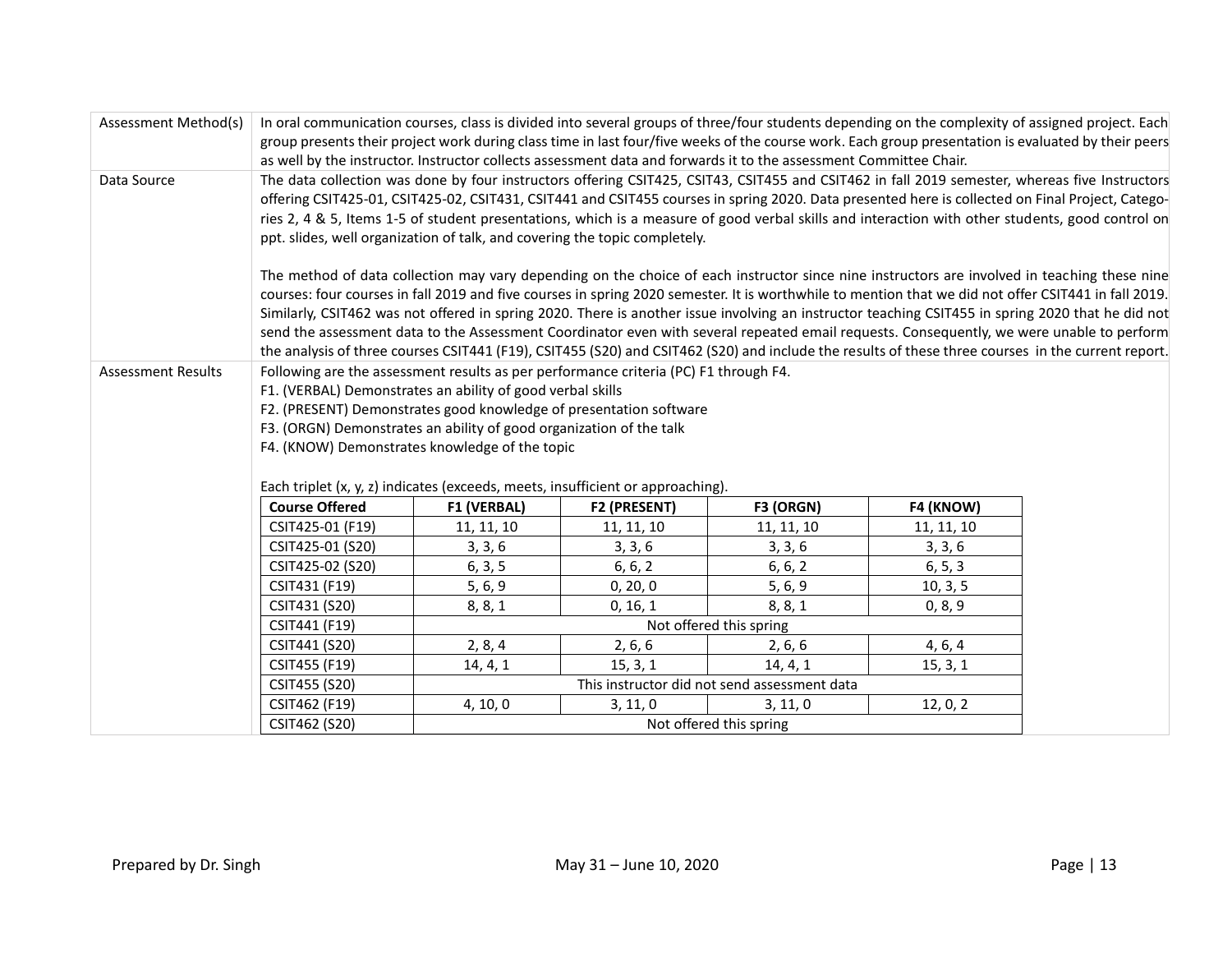|                           | PLO F: Percentile Performance of F1, F2, F3 and F4                                                                                                                                                                               |                                 |     |                                                                                                                  |                |     |                                                                                                                                                 |  |
|---------------------------|----------------------------------------------------------------------------------------------------------------------------------------------------------------------------------------------------------------------------------|---------------------------------|-----|------------------------------------------------------------------------------------------------------------------|----------------|-----|-------------------------------------------------------------------------------------------------------------------------------------------------|--|
|                           |                                                                                                                                                                                                                                  | 50%<br>40%<br>30%<br>20%<br>10% |     |                                                                                                                  |                |     | <b>Approaching Standard</b><br><b>Meets Standard</b><br><b>Exceeds Standard</b>                                                                 |  |
|                           |                                                                                                                                                                                                                                  | $0\%$                           | F1  | F <sub>2</sub>                                                                                                   | F <sub>3</sub> | F4  |                                                                                                                                                 |  |
|                           | <b>Exceeds Standard</b>                                                                                                                                                                                                          |                                 | 37% | 35%                                                                                                              | 38%            | 48% |                                                                                                                                                 |  |
|                           | <b>Meets Standard</b>                                                                                                                                                                                                            |                                 | 37% | 46%                                                                                                              | 39%            | 30% |                                                                                                                                                 |  |
|                           |                                                                                                                                                                                                                                  | Approaching Standard            | 25% | 18%                                                                                                              | 23%            | 22% |                                                                                                                                                 |  |
| PLO/Goal G:               |                                                                                                                                                                                                                                  |                                 |     | An ability to analyze the local and global impact of computing on individuals, organizations, and society.       |                |     |                                                                                                                                                 |  |
| Assessment Method(s)      |                                                                                                                                                                                                                                  |                                 |     | Selected questions extracted from course examinations and assignments; selected components of course projects.   |                |     |                                                                                                                                                 |  |
| Data Source               |                                                                                                                                                                                                                                  |                                 |     |                                                                                                                  |                |     | The data was collected for CSIT201 course taught by two instructors: one in Fall 2020 and another in spring 2020, so that data analysis on goal |  |
|                           |                                                                                                                                                                                                                                  |                                 |     |                                                                                                                  |                |     | G could be performed and reported in current assessment report. The instructor of fall 2019 picked three questions from exams for G1 and for    |  |
|                           | homework 4 for G1 and question 1 from worksheet 4 for G2.                                                                                                                                                                        |                                 |     |                                                                                                                  |                |     | G2 one question was specially designed to collect the data on this goal. Instructor teaching this course in spring 2020 picked question 3 from  |  |
| <b>Assessment Results</b> |                                                                                                                                                                                                                                  |                                 |     |                                                                                                                  |                |     |                                                                                                                                                 |  |
|                           | Following are the assessment results as per performance criteria G1 through G2.                                                                                                                                                  |                                 |     |                                                                                                                  |                |     |                                                                                                                                                 |  |
|                           | Performance Criteria                                                                                                                                                                                                             |                                 |     |                                                                                                                  |                |     |                                                                                                                                                 |  |
|                           | G1. (IMPACT) Demonstrates an ability to analyze the local and global impact of computing on individuals.<br>G2. (SOCIETY) Demonstrates an ability to analyze the local and global impact of computing organizations and society. |                                 |     |                                                                                                                  |                |     |                                                                                                                                                 |  |
|                           |                                                                                                                                                                                                                                  |                                 |     |                                                                                                                  |                |     |                                                                                                                                                 |  |
|                           |                                                                                                                                                                                                                                  |                                 |     | Each triplet x, y, z indicates (exceeds, meets, insufficient or approaching) percentile performance of each PLO. |                |     |                                                                                                                                                 |  |
|                           | <b>Course Offered</b>                                                                                                                                                                                                            | G1 (IMPACT)                     |     | G2 (SOCIETY)                                                                                                     |                |     |                                                                                                                                                 |  |
|                           | CSIT201 (F19)                                                                                                                                                                                                                    | 16, 7, 2                        |     | 17, 6, 2                                                                                                         |                |     |                                                                                                                                                 |  |
|                           | CSIT201 (S20)                                                                                                                                                                                                                    | 6, 6, 6                         |     | 12, 4, 2                                                                                                         |                |     |                                                                                                                                                 |  |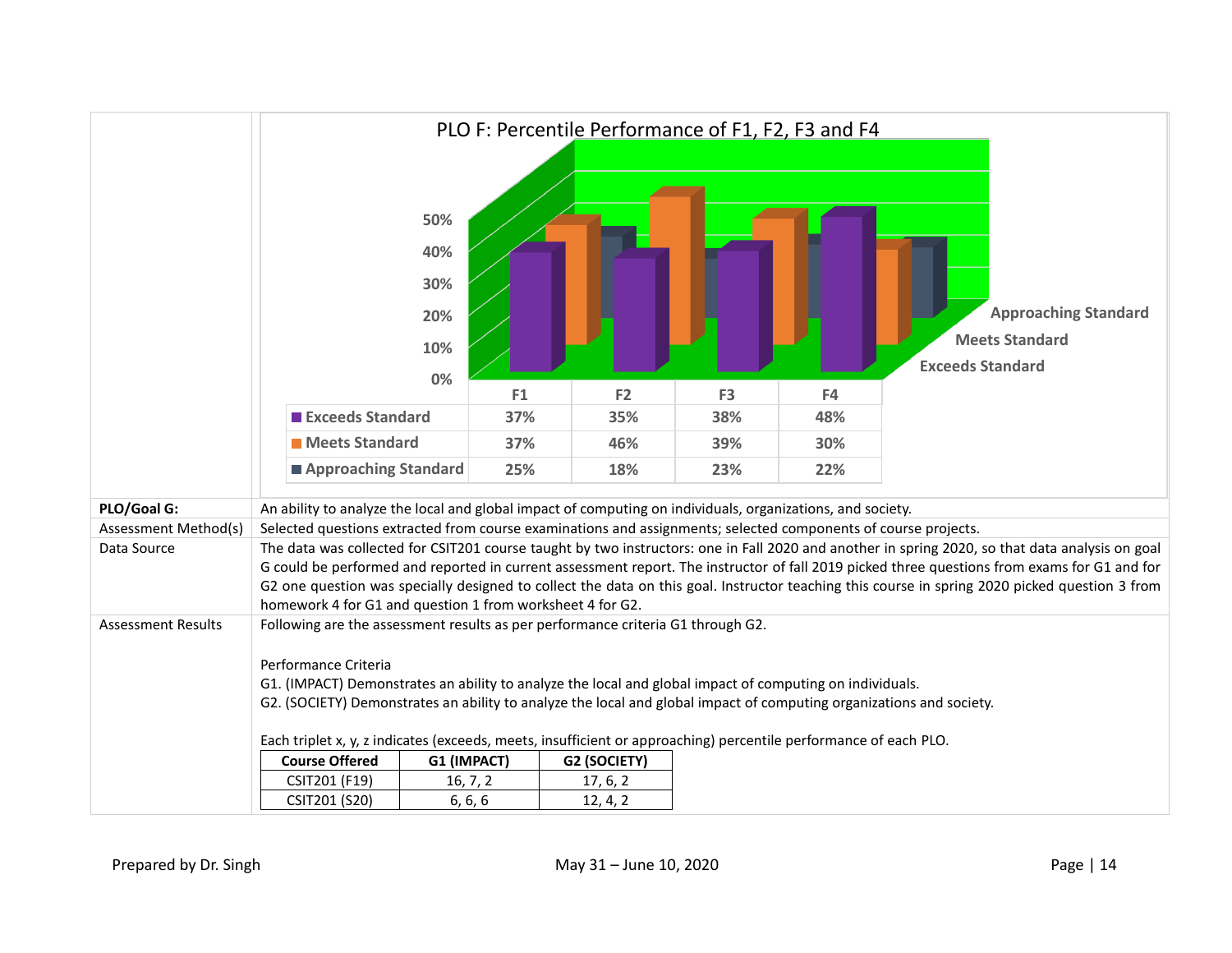|                           | PLO G: Percentile Performance of G1 and G2                                                                                                                                                                                                                                                                                                                                                                                                                                                                                                                                                                                                                                                                                                                                                                                                                                                      |     |     |                                                      |  |  |  |
|---------------------------|-------------------------------------------------------------------------------------------------------------------------------------------------------------------------------------------------------------------------------------------------------------------------------------------------------------------------------------------------------------------------------------------------------------------------------------------------------------------------------------------------------------------------------------------------------------------------------------------------------------------------------------------------------------------------------------------------------------------------------------------------------------------------------------------------------------------------------------------------------------------------------------------------|-----|-----|------------------------------------------------------|--|--|--|
|                           | 60%<br>50%<br>40%<br>30%<br>20%<br>10%<br>0%                                                                                                                                                                                                                                                                                                                                                                                                                                                                                                                                                                                                                                                                                                                                                                                                                                                    | G1  | G2  | <b>Approaching</b><br><b>Meets</b><br><b>Exceeds</b> |  |  |  |
|                           | <b>Exceeds</b>                                                                                                                                                                                                                                                                                                                                                                                                                                                                                                                                                                                                                                                                                                                                                                                                                                                                                  | 54% | 68% |                                                      |  |  |  |
|                           | <b>Meets</b>                                                                                                                                                                                                                                                                                                                                                                                                                                                                                                                                                                                                                                                                                                                                                                                                                                                                                    | 30% | 23% |                                                      |  |  |  |
|                           | ■ Approaching                                                                                                                                                                                                                                                                                                                                                                                                                                                                                                                                                                                                                                                                                                                                                                                                                                                                                   | 17% | 9%  |                                                      |  |  |  |
|                           |                                                                                                                                                                                                                                                                                                                                                                                                                                                                                                                                                                                                                                                                                                                                                                                                                                                                                                 |     |     |                                                      |  |  |  |
| PLO/Goal I:               | An ability to use current techniques, skills, and tools necessary for computing practice.                                                                                                                                                                                                                                                                                                                                                                                                                                                                                                                                                                                                                                                                                                                                                                                                       |     |     |                                                      |  |  |  |
| Assessment Method(s)      | Selected questions extracted from course examinations and assignments; selected components of course projects.                                                                                                                                                                                                                                                                                                                                                                                                                                                                                                                                                                                                                                                                                                                                                                                  |     |     |                                                      |  |  |  |
| Data Source               | Seven courses were picked for the data collection in fall2019 and spring 2020. The data was collected by the three Instructors offering CSIT221<br>course: one section in fall2019 and two sections in spring 2020 for PLO I1. Two sections of CSIT231 course were used to collect data for I2: one<br>section in fall 2019 and another section in spring 2020. One section of CSIT311 course offered in fall 2019 and another section of CSIT321 course<br>were used to collect data for 12 and 13, respectively. The data collection is done C++ using MS VB.NET, Bash/C on Linux server and one other<br>computing language for the three respective courses. One section of CSIT311 course was offered during fall 2019, and therefore, data was<br>collected on Assembly Language for Goal/PLO, I2. One section of CSIT321 offered in spring 2020 was used for data collection of Goal I3. |     |     |                                                      |  |  |  |
| <b>Assessment Results</b> | Following are the assessment results as per performance criteria I1 through I4.<br>Performance Criteria<br>I1. (C++) Demonstrates competency in C++ programming.<br>I2. (ASSEMB) Demonstrates competency in assembly language programming<br>13. (OTHER) Demonstrates competency in programming in other languages<br>I4. (UNIX) Demonstrates competency in the use of the UNIX operating system                                                                                                                                                                                                                                                                                                                                                                                                                                                                                                |     |     |                                                      |  |  |  |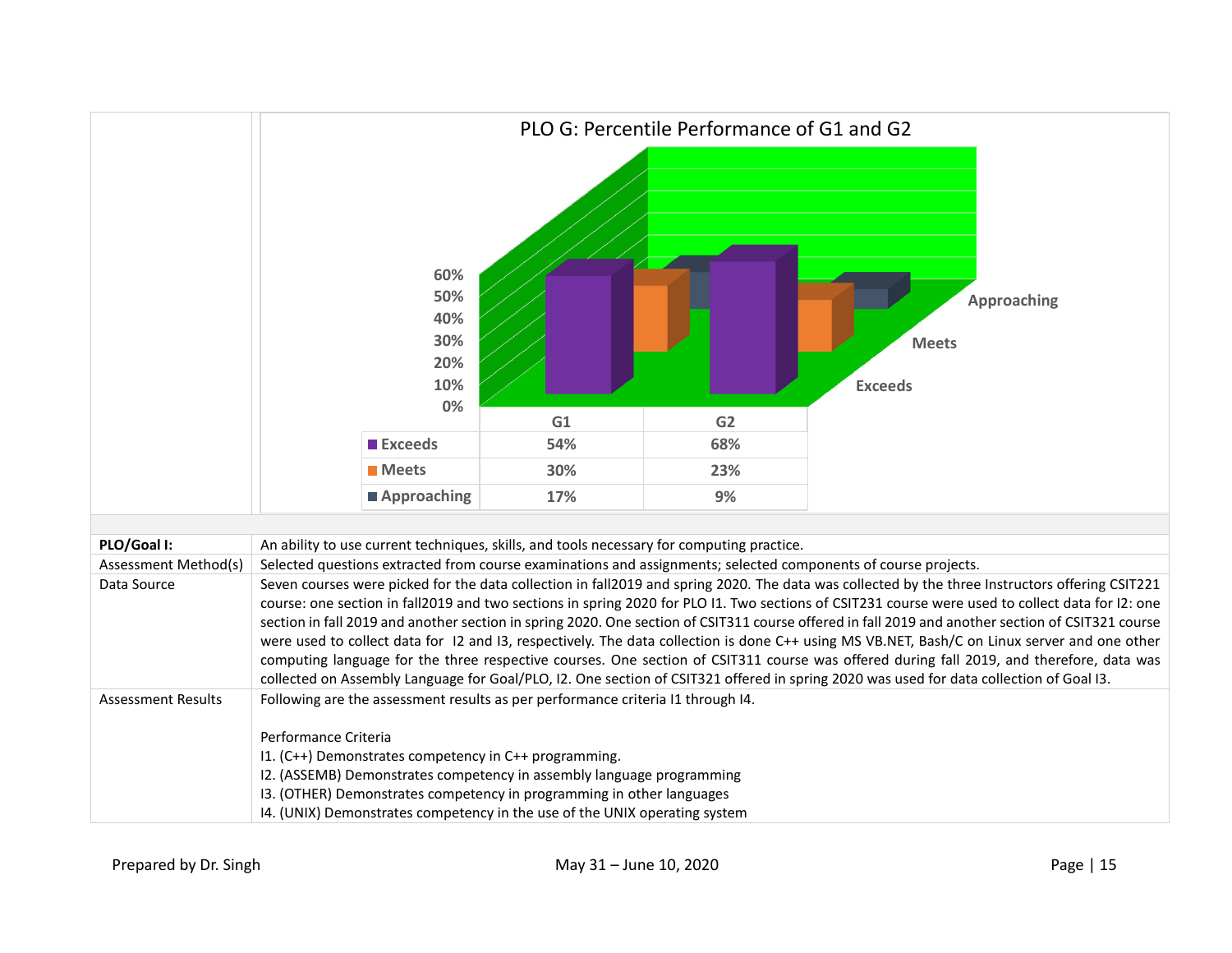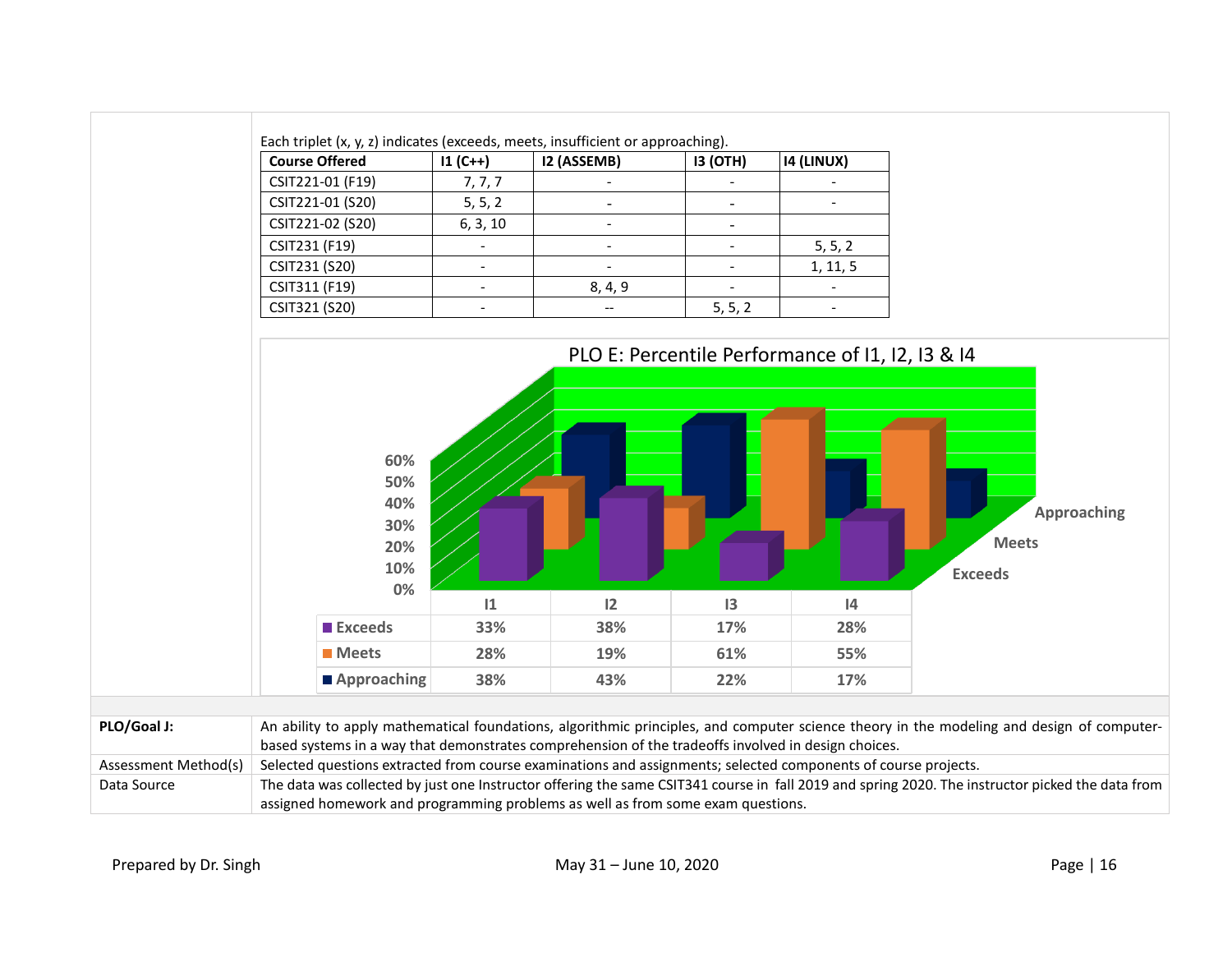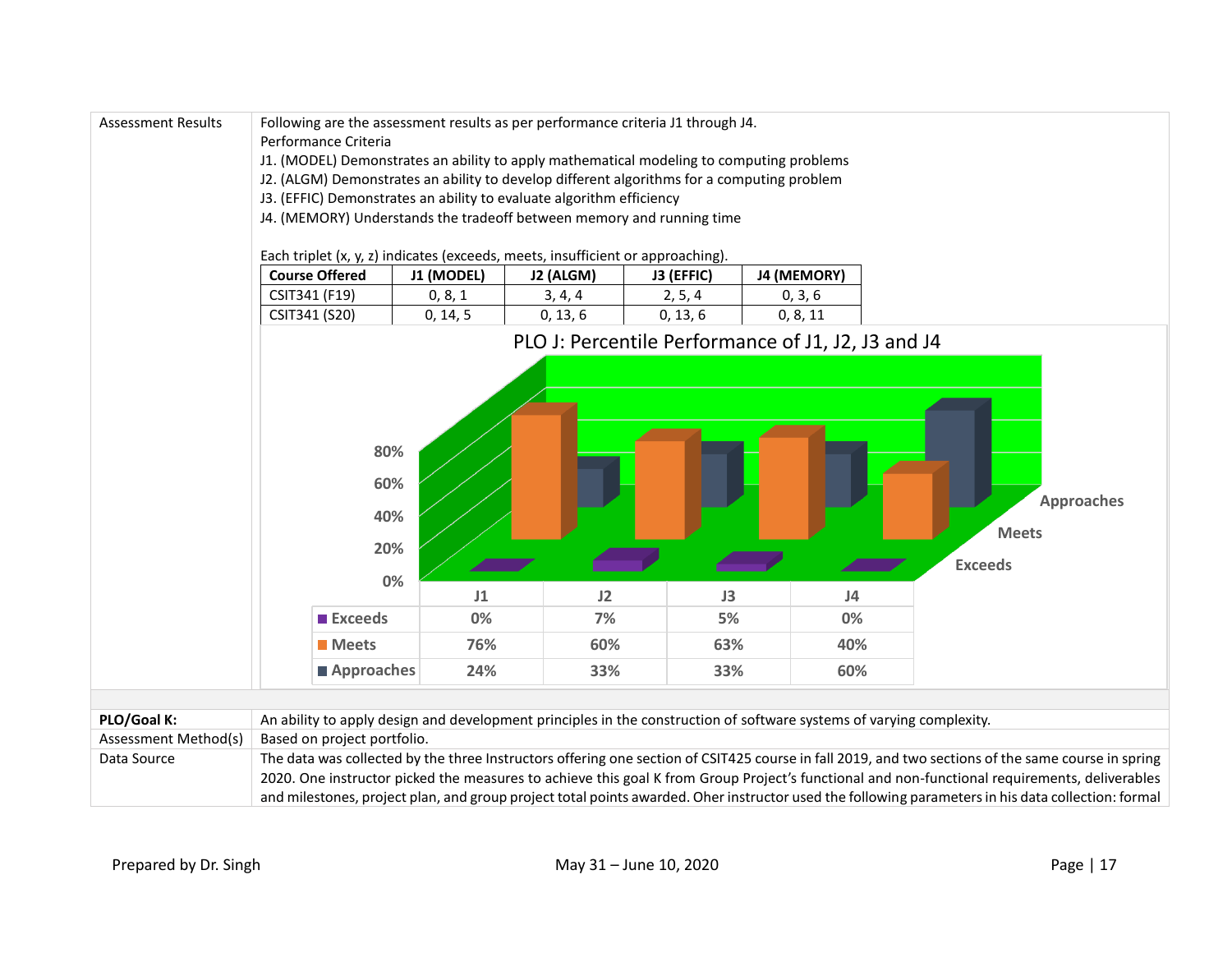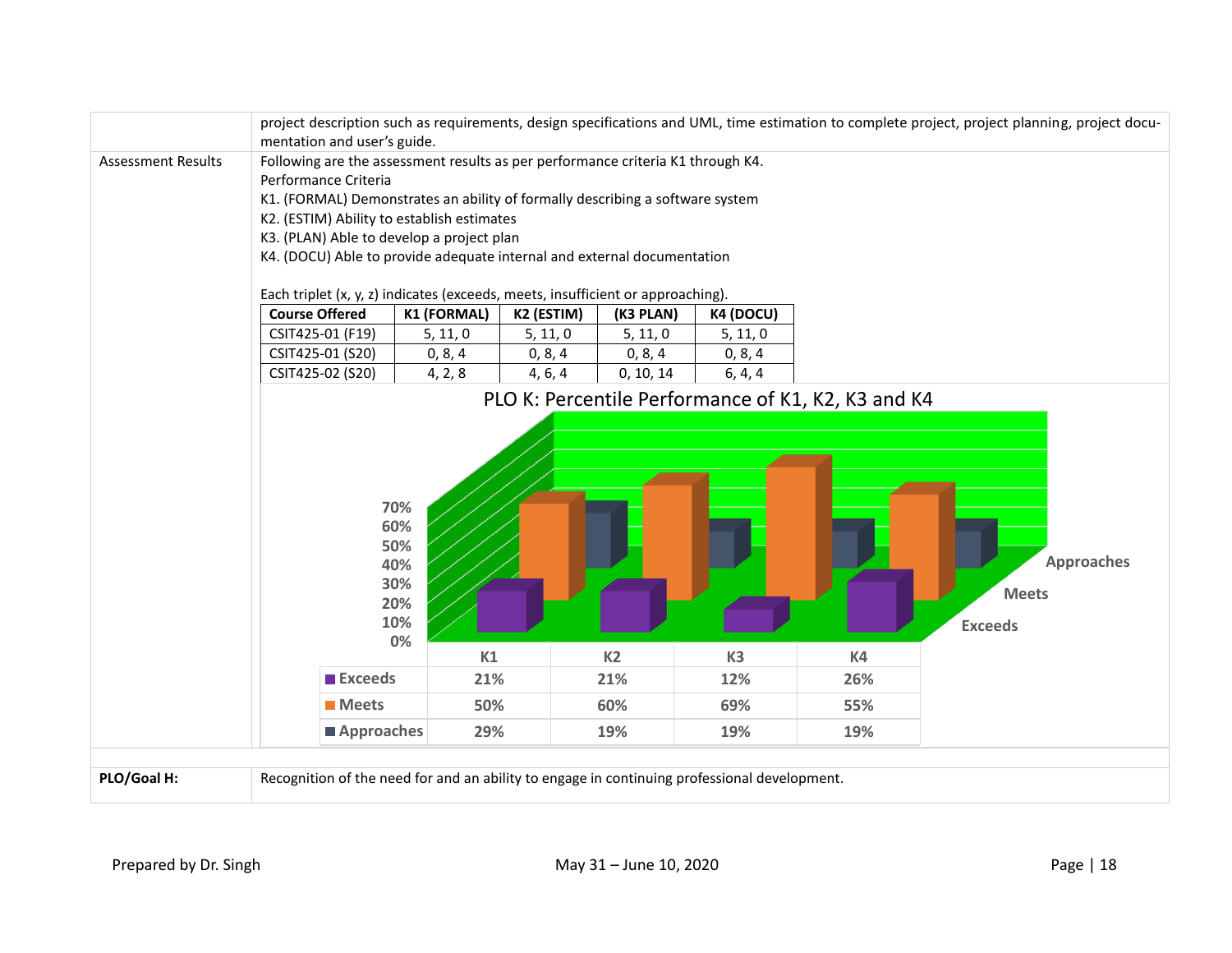| Assessment Method(s)      | In spring 2019, Graduating Senior Exit Survey has been redesigned using Google Form on University Google Drive storage space so that students<br>could fill it out online anonymously. Senior students graduating in fall 2019 and spring 2020 were requested to fill out senior exit survey before/on<br>a deadline date set by the department. This anonymous senior exit survey would help us to refine the CIS curriculum, and consequently, the<br>assessment report during its future data collection and analysis work. A hard copy of the senior exit survey is also attached in Appendix I. In both<br>fall 2019 and spring 2020 semesters, the department secretary invited the graduating senior students to fill out an online senior exit survey.                                                                                                                                                                                                                                                                                                                                                                                                                                                                                                                                                                                                                                                                                                                                                                                                                                                                                                                                                                                                                                                                                                                                                                                                                                                                                                                                                                                                                                                                                                                                                                                                                                                                                                                                                                    |                      |           |                  |                                |                                                     |                       |                        |                                    |  |
|---------------------------|-----------------------------------------------------------------------------------------------------------------------------------------------------------------------------------------------------------------------------------------------------------------------------------------------------------------------------------------------------------------------------------------------------------------------------------------------------------------------------------------------------------------------------------------------------------------------------------------------------------------------------------------------------------------------------------------------------------------------------------------------------------------------------------------------------------------------------------------------------------------------------------------------------------------------------------------------------------------------------------------------------------------------------------------------------------------------------------------------------------------------------------------------------------------------------------------------------------------------------------------------------------------------------------------------------------------------------------------------------------------------------------------------------------------------------------------------------------------------------------------------------------------------------------------------------------------------------------------------------------------------------------------------------------------------------------------------------------------------------------------------------------------------------------------------------------------------------------------------------------------------------------------------------------------------------------------------------------------------------------------------------------------------------------------------------------------------------------------------------------------------------------------------------------------------------------------------------------------------------------------------------------------------------------------------------------------------------------------------------------------------------------------------------------------------------------------------------------------------------------------------------------------------------------|----------------------|-----------|------------------|--------------------------------|-----------------------------------------------------|-----------------------|------------------------|------------------------------------|--|
| <b>Assessment Results</b> | The data is collected by the department secretary is forwarded to the Department Chair and Assessment Coordinator. Table V given below lists<br>some salient features of the results of this assessment report based on the senior graduating students exit surveys conducted in fall 2019 and<br>spring 2020 semesters. Total number of students graduated in fall 2019 and spring 2020 semesters is 36, (which excludes the number of 9 seniors<br>who were graduated in CIS minor in spring 2020). Among 36 graduating senior students, 25 students graduated in Computer Science (CS) and<br>remaining 11 senior students graduated in Information Systems (IS). I am to state that only four CIS senior graduating students participated in<br>senior exit survey in fall 2019 and whereas only 5 senior graduating students participated in spring of 2020 although the number of students<br>graduating in fall 2019 semester was 11 and this number is 25 for spring 2020 semester. Student participation in senior graduating exit survey<br>in fall 2019 is 36%. However, in spring 2020 semester, the senior student participation is low -only 20%, which is 1.8 times less in comparison to<br>its counter-part in fall 2019 semester. The overall combined senior student participation in both fall 2019 and spring 2020 semesters is 25%.<br>Senior students graduating in fall 2019 spent between $3 - 14$ semesters to graduate from the Fredonia University. However, Senior students<br>graduating in spring 2020 could major between 8 - 12 semesters at Fredonia University. Among eleven senior graduating students in fall 2019,<br>three senior students were transfer students in our data sample. Similarly, this number of transfer senior students in spring 2020 is 2. The<br>students transferring to Fredonia from another school or transferring from another major have already earned 30-75 credits in fall 2019 and its<br>counterpart for spring 2020 semester is 60-75 credits. Consequently, this category of students spent on the average one/three years for gradu-<br>ating from the Fredonia University. One senior student changed his major from Computer Science to Information Systems, whereas another<br>student changed his major from Music to Computer Science. Positive and negative feedback from senior students who participated in fall 2019<br>and spring 2020 senior graduating exit survey will be discussed below in conclusions section of this assessment report. |                      |           |                  |                                |                                                     |                       |                        |                                    |  |
|                           |                                                                                                                                                                                                                                                                                                                                                                                                                                                                                                                                                                                                                                                                                                                                                                                                                                                                                                                                                                                                                                                                                                                                                                                                                                                                                                                                                                                                                                                                                                                                                                                                                                                                                                                                                                                                                                                                                                                                                                                                                                                                                                                                                                                                                                                                                                                                                                                                                                                                                                                                   | Total # of<br>Majors | CS Majors | <b>IS Majors</b> | Senior Survey<br>Participation | Percentile of Senior<br><b>Survey Participation</b> | Number of<br>Transfer | Number of<br>Semesters | Number of<br><b>Credits Earned</b> |  |
|                           | <b>Fall 2019</b>                                                                                                                                                                                                                                                                                                                                                                                                                                                                                                                                                                                                                                                                                                                                                                                                                                                                                                                                                                                                                                                                                                                                                                                                                                                                                                                                                                                                                                                                                                                                                                                                                                                                                                                                                                                                                                                                                                                                                                                                                                                                                                                                                                                                                                                                                                                                                                                                                                                                                                                  | 11                   | 6         | 5                | 4                              | 36 %                                                | 3                     | $3 - 14$               | $30 - 75$                          |  |
|                           | Spring 2020                                                                                                                                                                                                                                                                                                                                                                                                                                                                                                                                                                                                                                                                                                                                                                                                                                                                                                                                                                                                                                                                                                                                                                                                                                                                                                                                                                                                                                                                                                                                                                                                                                                                                                                                                                                                                                                                                                                                                                                                                                                                                                                                                                                                                                                                                                                                                                                                                                                                                                                       | 25                   | 20        | 5                | 5                              | 20%                                                 | $\overline{2}$        | $8 - 12$               | $60 - 75$                          |  |
|                           | <b>Grand Total</b>                                                                                                                                                                                                                                                                                                                                                                                                                                                                                                                                                                                                                                                                                                                                                                                                                                                                                                                                                                                                                                                                                                                                                                                                                                                                                                                                                                                                                                                                                                                                                                                                                                                                                                                                                                                                                                                                                                                                                                                                                                                                                                                                                                                                                                                                                                                                                                                                                                                                                                                | 36                   | 26        | 10               | 9                              | 25 %                                                | 5                     |                        |                                    |  |

**Conclusions**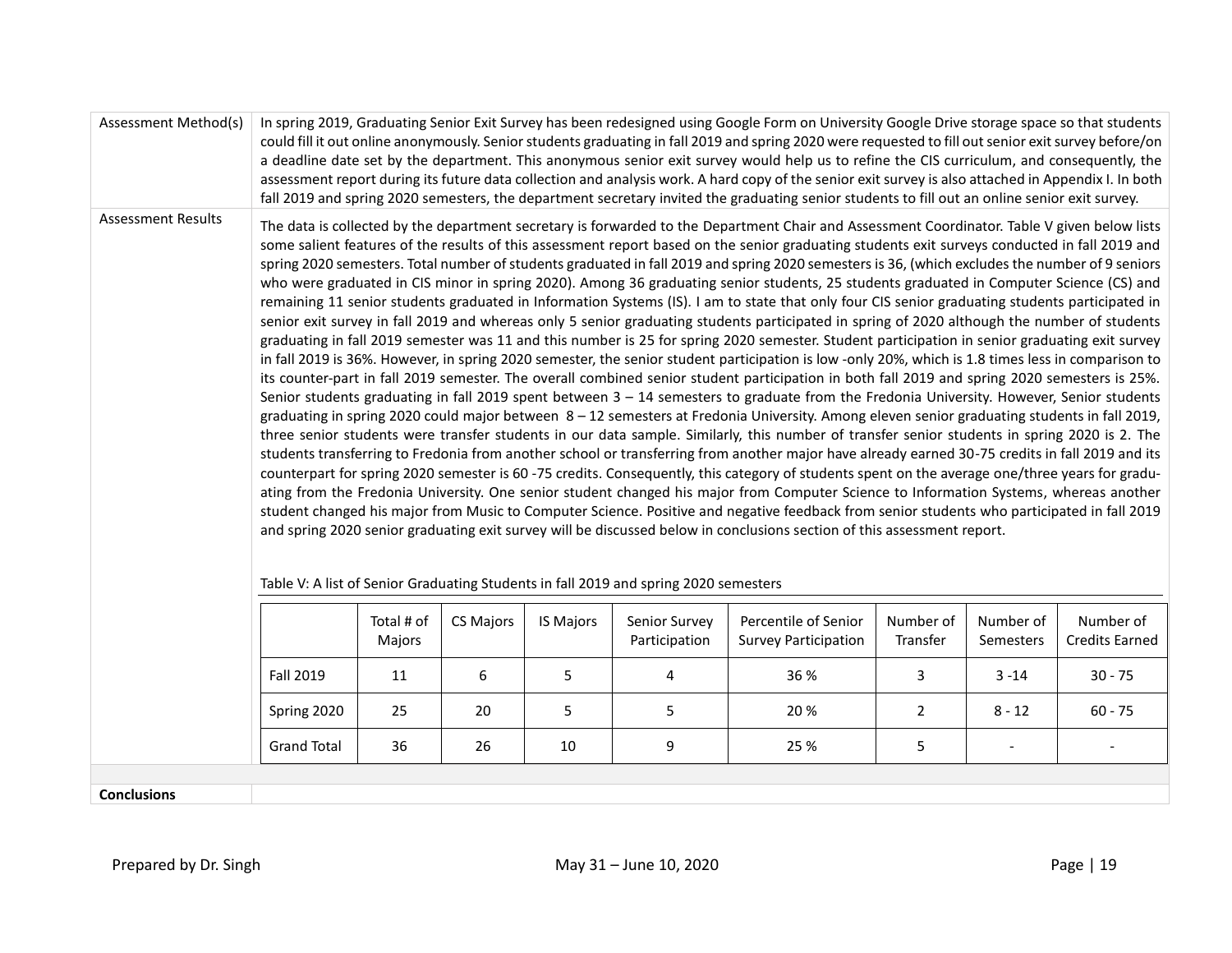| Have you had an op-<br>portunity to discuss<br>these results within<br>your department? If<br>so, what form did this<br>take? | The results reported here have been compiled after spending a lot of time and effort on the part of Dr. Singh in reminding the CIS faculty<br>periodically throughout the fall 2019 and spring 2020 semesters and providing them with a tailor-made rubric for recording the assessment data<br>correctly. However, One instructor teaching CSIT455 in spring 2020 did not send his assessment data even with several repeated emails. As done<br>before in the annual Assessment Report AY 2018-2019, I have set a lower limit on to the percentile performance of a given PLO/Goal to 70%. If<br>any course offered in fall 2019 and spring 2020 semesters has percentile performance less than 70%, then for that course PLO/Goal is to be<br>reexamined in future assessment analysis to close the loop. If we implement this performance criteria to all the courses offered in fall 2019 and<br>spring 2020 semesters, we find that only three courses, CSIT221, CSIT311 and CSIT341 need special attention. Therefore, we list these three<br>courses along with their PLO/Goals to be re-examined in the future data collection and analysis work: CSIT221 (I1), CSIT311 (I2), and CSIT341<br>(A1, A5, B2, J2, J3, J4). I would request the Department Chair to include an agenda item in the first faculty meeting to be held during beginning<br>of Fall 2020 semester so-as-to take proper steps to enhance the quality of collected data especially in three CSIT221, CSIT311 and CSIT341 |
|-------------------------------------------------------------------------------------------------------------------------------|-------------------------------------------------------------------------------------------------------------------------------------------------------------------------------------------------------------------------------------------------------------------------------------------------------------------------------------------------------------------------------------------------------------------------------------------------------------------------------------------------------------------------------------------------------------------------------------------------------------------------------------------------------------------------------------------------------------------------------------------------------------------------------------------------------------------------------------------------------------------------------------------------------------------------------------------------------------------------------------------------------------------------------------------------------------------------------------------------------------------------------------------------------------------------------------------------------------------------------------------------------------------------------------------------------------------------------------------------------------------------------------------------------------------------------------------------------------------------------------------------------|
|                                                                                                                               | courses to be taught by the respective instructors in the coming fall 2020 and spring 2021 semesters. Special emphasis is to be given to<br>PLOs/Goals as listed in parentheses of these three courses.                                                                                                                                                                                                                                                                                                                                                                                                                                                                                                                                                                                                                                                                                                                                                                                                                                                                                                                                                                                                                                                                                                                                                                                                                                                                                               |
| What<br>conclusions<br>were drawn about stu-<br>dent learning as a re-<br>sult of their assess-<br>ment efforts?              | This assessment report represents a systematic study of compiled results of assessment data collected for eleven Goals or PLOs: A, B, C, D, E, F,<br>G, H, I, J and K during fall 2019 and spring 2020 semesters. As told by Dr. Zubairi that he was instrumental in developing the relevant equations<br>to aggregate the assessment data in the past data analysis from six/seven years. I am to state that these three equations have been rewritten<br>elegantly in mathematical form by Dr. Singh. Additionally, Dr. Singh collected the assessment raw data from several Instructors teaching relevant<br>courses in fall 2019 and spring 2020 semesters. The raw data processing and analysis work are done using MS Excel 2016 software and the final<br>conclusions are presented in this assessment report. All Instructors have cooperated and provided assessment data in a timely manner except<br>one instructor teaching CSIT455 course in spring 2020. We believe that the assessment of eleven Goals or PLOs just in two semesters is itself is<br>a great achievement. Additionally, Dr. Singh being full-time continent faculty in the CIS department has exceptionally tremendous teaching/ser-<br>vice load.                                                                                                                                                                                                                                                                     |
|                                                                                                                               | The results of assessment data analysis are presented in tabular as well as in graphical form in this report at appropriate places. If we combine<br>the percentile performance of two categories: Meets and Exceeds Standard, then the results are satisfactory for almost all the eleven Goals/PLOs<br>investigated in the current study except for the three courses CSIT221 (11), CSIT311 (12), CSIT341 (A1, A5, B2, J2, J3, J4), where all PLOs/Goals<br>A1, A5, B2, I1, I2, J2, J3 and J4 fall below 70%, but particularly for Goal I2 of CSIT311 and Goal J4 of CSIT341 courses, percentile performance<br>equals 57% and 40%, respectively. For most of PLOs, we obtain percentile performance that lies in the range of 70-100%. However, I2 for CSIT311<br>course and Goal J4 for CSIT341 course need a considerable improvement in the future data collection of course offerings in fall 2020 and maybe<br>in spring 2021 semester if similar results are obtained in fall 2020 semester. Therefore, we conclude that more data collection is surely required<br>to improve upon the percentile performance of several PLOs as listed above to close the loop. This important issue could be included and<br>discussed in the first faculty meeting to be held in the coming August/September 2020.                                                                                                                                                                                       |
|                                                                                                                               | At the end of this assessment report, the results of senior exit survey are presented. When asked to rate their level of satisfaction with the CIS<br>Department on a scale of 0 to 5, three senior students who responded to Senior Exit Survey gave a score of 4/5. Two students rated it 3/5 points<br>and remaining four students rated the department in a scale of 1 - 2. The overall average of the department rating is almost 3.0/5.0, which is<br>not so bad considering the current situation that majority the CIS faculty is contingent. Therefore, to enhance department rating, Fredonia<br>University must allocate more resources to the CIS department. Unfortunately, the seniors who participated in this exit survey only one student                                                                                                                                                                                                                                                                                                                                                                                                                                                                                                                                                                                                                                                                                                                                            |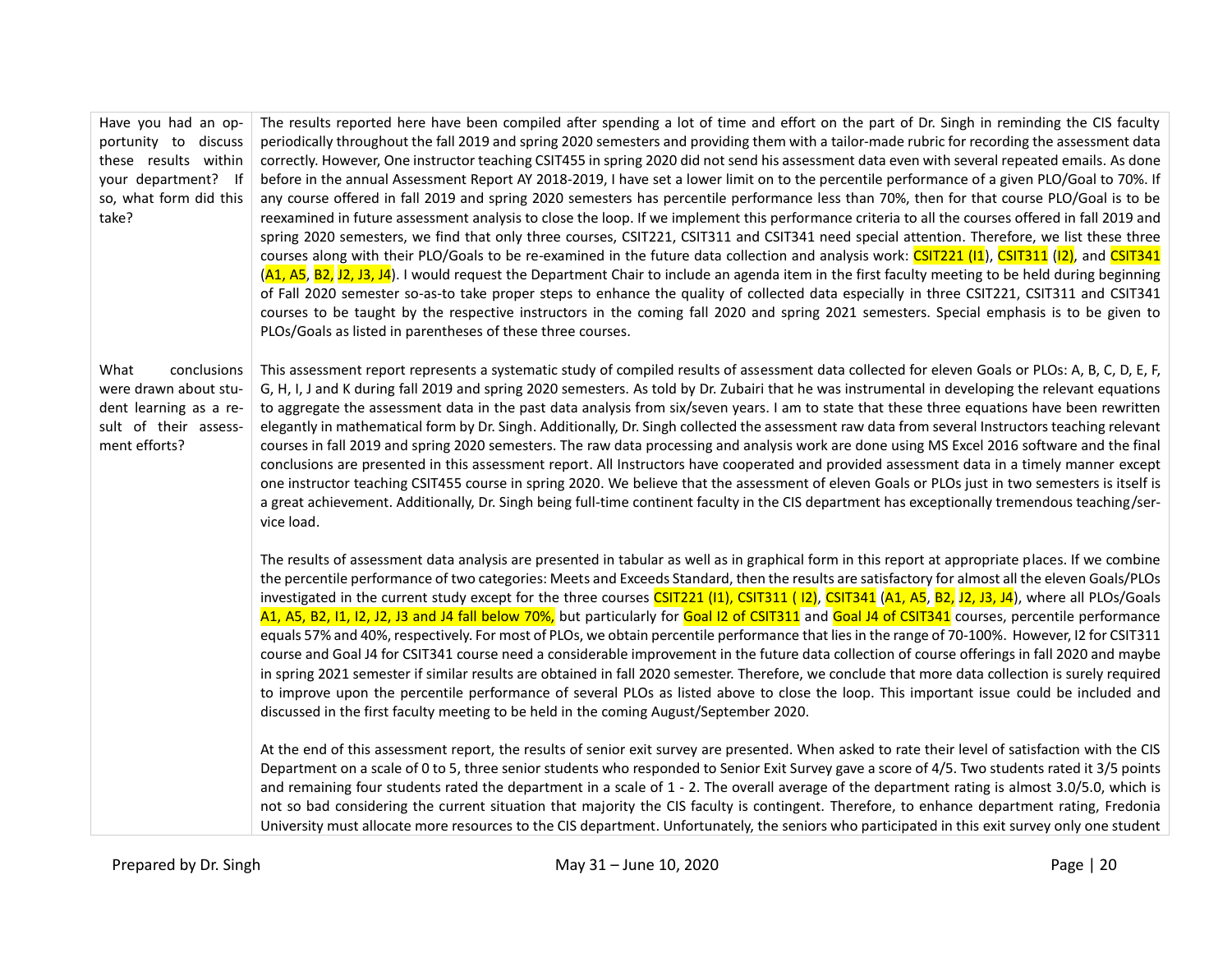took independent study/senior project course. Senior students who participated in the senior exit survey listed around 30 very useful courses being currently offered in the CIS department. Among these 30 listed courses, the following courses were listed to be very useful: CSIT107, CSIT207, CSIT221, CSIT224, CSIT241, CSIT242, CSIT231, CSIT232, CSIT311, CSIT321, CSIT333, CSIT335, CSIT341, CSIT425, CSIT431, CSIT435, CSIT441, CSIT455, CSIT461, CSIT462, CSIT463, CSIT471 and CSIT496.

When we talk about the accessibility of faculty offices and classrooms in the CIS department, the average rating in fall 2019 and spring 2020 semesters is very near to 4/5, which seems to be good. But when asked about the access to workspace and equipment for their coursework in the CIS department, graduating seniors gave the average rating in both fall 2019 and spring 2020 semesters as 3.13/5, which is once again above the average. When asked to list the activities or courses that helped the students most to understand the need to remain current in their discipline, the answer is: software engineering (CSIT425), Intro to operating systems (CSIT431), and computer science II (CSIT221). When asked to list the technology-related skills, if any, seniors have learned outside classes at Fredonia, answer is: Java, sound recording, web programming, Python, C#, .NET, Azure, DevOps, cloud computing etc.

Here are some plus points, cited only by three senior students in a sample of eleven students who participated in exit survey, about the department and its faculty:

- 1. Instructor 1 is the best lecturer and professor in the department, very challenging but fair
- 2. Instructor 2 was the only professor to make a true effort towards developing a relationship with students
- 3. Instructor 1 and Instructor 3 are very good at teaching certain things they know well and as a result those classes are very enjoyable. Instructor 1 and Instructor 3 have always given me the time of day to answer my questions the best they can.
- 4. I appreciate most of the professors try to make themselves available for the students that need help
- 5. Instructor 4 was very helpful
- 6. Instructor 5 was very fair and helpful

Unfortunately, Instructors 4 and 5 have resigned from the department last year and got similar or better teaching jobs somewhere else.

Here are some adverse remarks made by six senior students, which includes one student who made positive remarks too as listed above:

- 1. I suggest they get Computer Science teachers who actually know what they are teaching. I'm not being short it's a fact.
- 2. The CS department's infighting has a very negative impact on students getting their coursework done. Lab computer access is too restrictive to get any work done i.e. we can't run any assembly programs associated with the Irvine32 libraries which, since it is being taught this way, is completely unacceptable. Professors who are forced to teach classes they have little to knowledge about helps no one. Teaching outdated technology helps no one. Not having enough competent professors helps no one. Requisite classes not offered frequently enough. I barely got my required classes done in time because of this. I have noticed most students do not grasp enough from their basic level courses to be efficient in the field, some I have encountered cannot even recall how to write a function prototype. Teaching Python to entry-level programmers is a disservice to the study of Computer Science.
- 3. The following comments are by a single senior student: "I can't understand instructor 1. Instructor 2 interrupts students in class constantly, also doesn't adequately respond to emails (leaves questions unanswered), hard to interpret test and homework questions.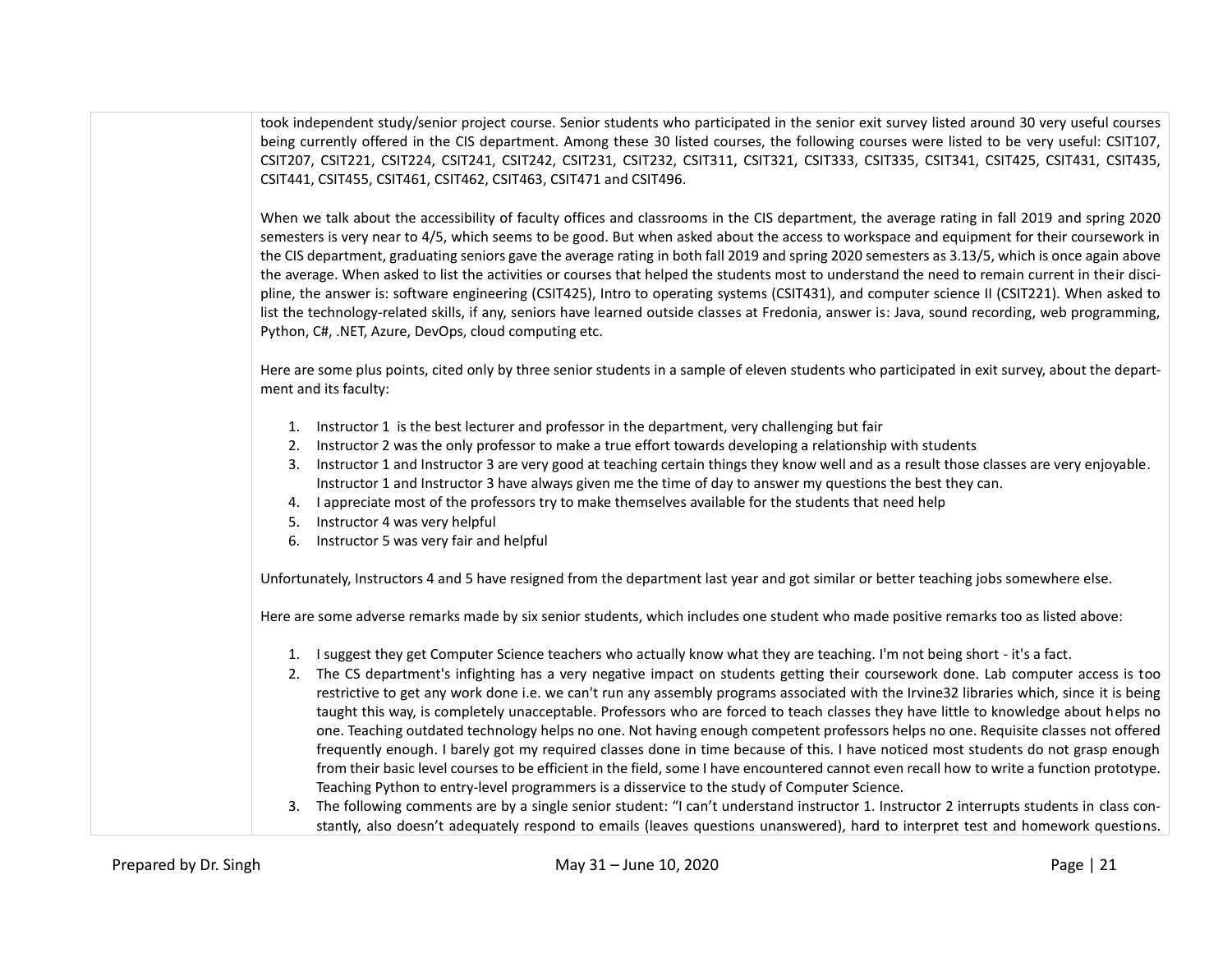Instructor 3 has changed the assignments or tests in systems programming in god knows how long, 80% of the class cheats their entire way through the course. Instructor 4 can be a rather unhelpful grader, test and homework questions often were hard to interpret. Instructor 5 paid little attention to the needs of his students and often ignored questions by students who were obviously confused by the curriculum, and also did not accept criticism well. Instructor 6 often would teach by saving the important information as the "A-HA" moment after starting lectures with drawn out scenarios which kept me disengaged majority of the time. Instructor 7 had given effort to developing relationships with students, but I was too frustrated by large parts of the curriculum that were clearly irrelevant to the goals of the class and how lectures and discussion would often turn into ramblings containing a small amount of relevant information that consumed the class."

- 4. I feel like the computer science department has done its students a disservice. The professors are very smart but none of them know what it's like to work in these modern jobs. We are now competing with people who go to a 6-9 week coding boot camps and learn modern frameworks and we don't know any of that. These top companies no longer have a requirement for a bachelors and we are getting looked over for people who don't even really know anything about computer science. It feels like going to this college for my major was a waste of time. After this I'm going to pay more money to go to a coding boot camp so I can compete. The problem is we learn all this this theory (which is good) but It seems like this curriculum need to be seriously updated. I don't have a problem with the language that we learned (C++) but I do have a problem with you teaching us theory and not making us apply it. There also should have been a class for seniors and juniors to learn about coding interviews the problems give and how to solve them. Especially since design and analysis of algorithms isn't a mandatory class. I'm so disappointed in the education I received at this institution, but I am not going to let it hinder me and my endeavors and I have to continue on educating myself by finding other resources.
- 5. Need more upper level electives, more electives in the computer science field, more professors, better professors,
- 6. Need more classes actually teaching programming languages, mostly just learned C++ in CS 1 and 2 and that's it for the most part nothing else is sufficiently taught
- 7. These comments are by a single senior student: "Algorithms should be in the CS Core. Algorithms is what makes Computer Science, Computer Science. The Professors need to learn how to teach beginners; because they are deep in their subject matter, it becomes hard for them to explain concepts in easy to understand ways for people just learning. You MUST work on this if you don't want people to drop out and transfer. Systems Programming and Systems Administrators are a dead and dying field, being replaced by DevOps people. Either scrap the course or replace it with modern DevOps with Docker, Jenkins, Kubernetes, and Continuous Integration principles. Problem Solving with Objects is a huge waste of a class in its current form. All we did was do outdated Windows App Forms in C#. It's terrible. Get rid of that class, and simply teach OOP principles in CS 2. This will be nice because then Algorithms can easily take its spot. Integrate Git and GitHub into your classes! This is extremely important, as every modern company hiring wants to see the graduates have a great grasp on version control software. Instructor 8 did this while he was here, you all can do it too! Stop letting professors teach subjects they have no business teaching because they don't know enough about the topic, and/or aren't good at explaining concepts. In one semester, a certain professor taught CS 1 using Python, and day one googled how to use Python. The professor was horrible at teaching, let alone speaking. It was a pathetic joke and this scared so many potential new people from the CS major and classes in general. Consider having dedicated "lab" time for intro CS classes, similar to science classes. The courses can still be 3 credits, but one class day every week is dedicated to actually implementing code and helping students get into programming. A common complaint from newer students is that the Professors just read off slides (especially outdated ones they didn't make themselves...), have quizzes and tests related to keywords and definitions, and focus too much on theory, with not enough application. Having a dedicated lab time (perhaps Weds for MWF and R for TR) would help greatly! Stop using outdated textbooks and PowerPoints to teach. Instead,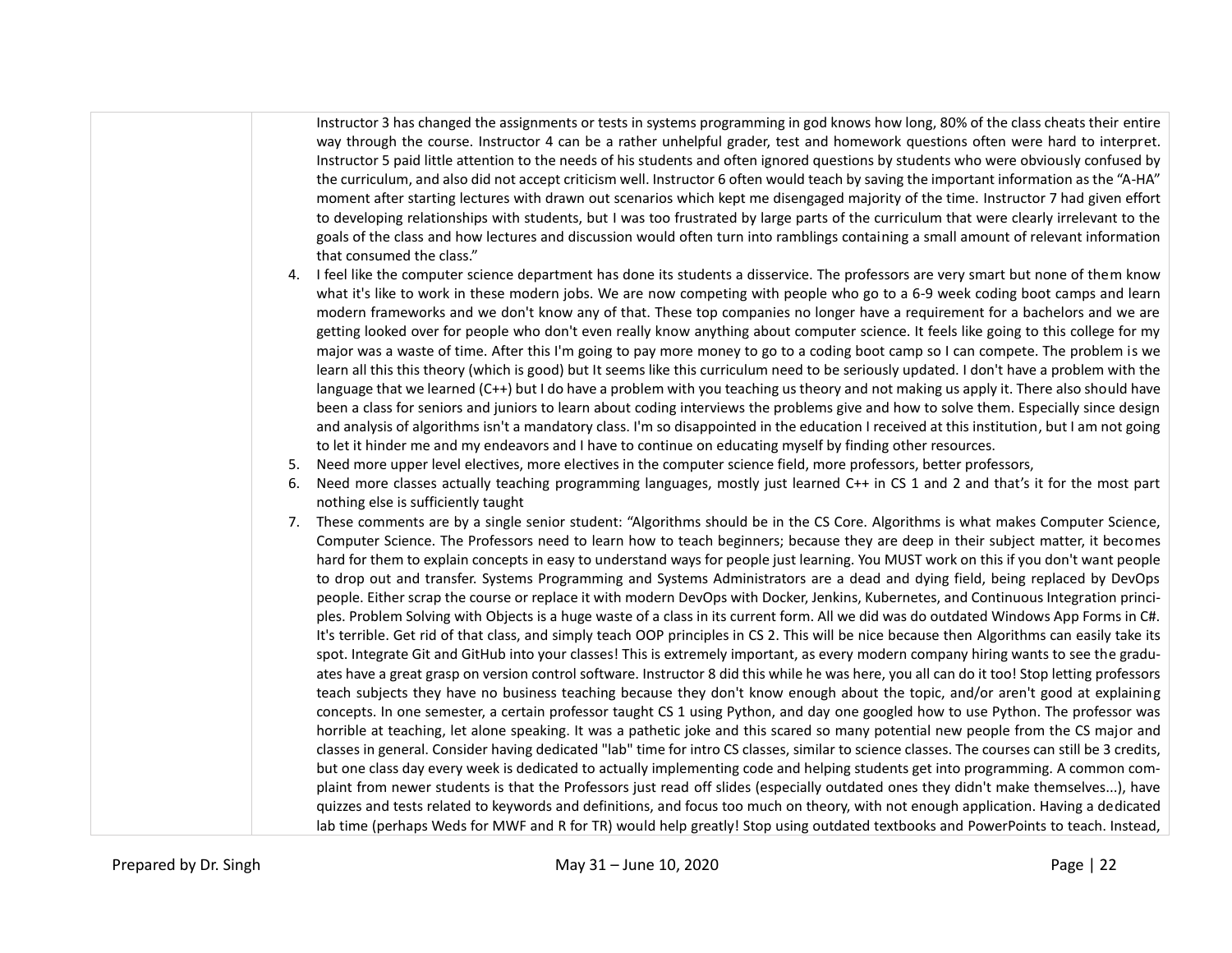use LinkedIn Learning (we all have this for free), YouTube, and other open course materials online. Everything is digital now, and unlike books, the internet will update when new relevant information is released, and older outdated technologies become deprecated. Create a course dedicated to helping juniors and seniors solve common coding technical interview questions. This would be a 300 level course, and would use data structures, algorithms, and discrete math. The textbook is "Cracking the Coding Interview", and the assignments would be on HackerRank or LeetCode. This would help students tremendously pass their technical exams to get jobs, as most modern companies are doing this. Also, this class would be in the CS Core. Be more transparent with your students about what's happening in the CS Department and involve us in those decisions. We are your stakeholders. We are your students. Working together can create a more friendly and cohesive work/school environment for everyone and can eliminate problems like the above much sooner. Make sure at least every 2 years, all professors get briefed on newer technologies so that when they teach they can be on the same page as companies and organizations hiring the students. I could go on, but please, be more human. Not all, but certain professors in the department are notorious for not being understanding and have a rigid demeanor. This is a huge turn off for students and I bet fellow colleagues as well. You have to be good to one another and treat each other like a team, otherwise, we see the bullshit that goes on in the department, and that severely decreases our confidence in the department as well as the school in general."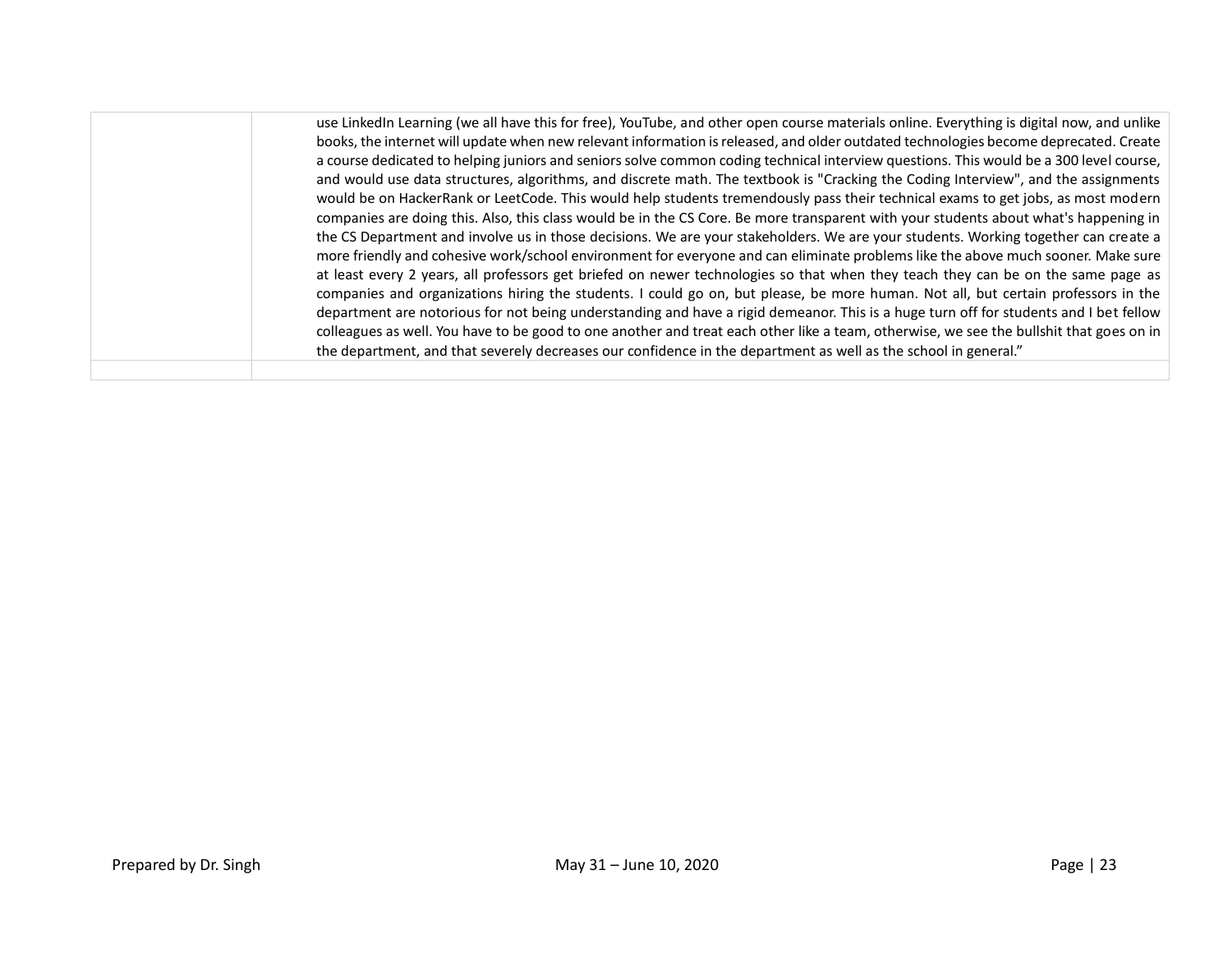# **Appendix-I**



State University of New York at Fredonia Department of Computer and Information Sciences 2154 Fenton Hall (716) 673-4820

### **RUBRIC SHEET FOR ASSESSMENT OF PROGRAM OUTCOME H**

*Recognition of the need for and an ability to engage in continuing professional development* 

## **GRADUATING SENIORS EXIT SURVEY**

Please check the appropriate entry, or choose the most suitable option, or fill the blanks for each of the question given below where possible.

Date:

1. You earned your B.S. degree in

- Computer Science Advanced Computing Track / Software Development Track / General Track
- Computer Information Systems \_\_\_\_\_\_\_\_\_ Systems Development/ \_\_\_\_\_\_\_ System Management
- Another major, but I got a minor in \_\_\_\_\_\_\_\_ Computer Science/ \_\_\_\_\_\_\_\_\_ Computer Information Systems

|         | 2. a. Year started at SUNY Fredonia<br>Year graduated                                                        |
|---------|--------------------------------------------------------------------------------------------------------------|
|         | b. Did you change your major? Yes<br>N <sub>o</sub>                                                          |
| If Yes: |                                                                                                              |
|         | c. What was your previous major?                                                                             |
|         | d. Did you transfer from another college to SUNY Fredonia? Yes<br>No                                         |
| If Yes: |                                                                                                              |
|         | e. How many credit hours did you transfer?                                                                   |
|         | Between 30 and 60<br>Between 60 and 75<br>Less than 30<br>Over 75                                            |
|         | f. How many semesters overall you spent at college (at SUNY Fredonia and the college your transferred from)? |
|         |                                                                                                              |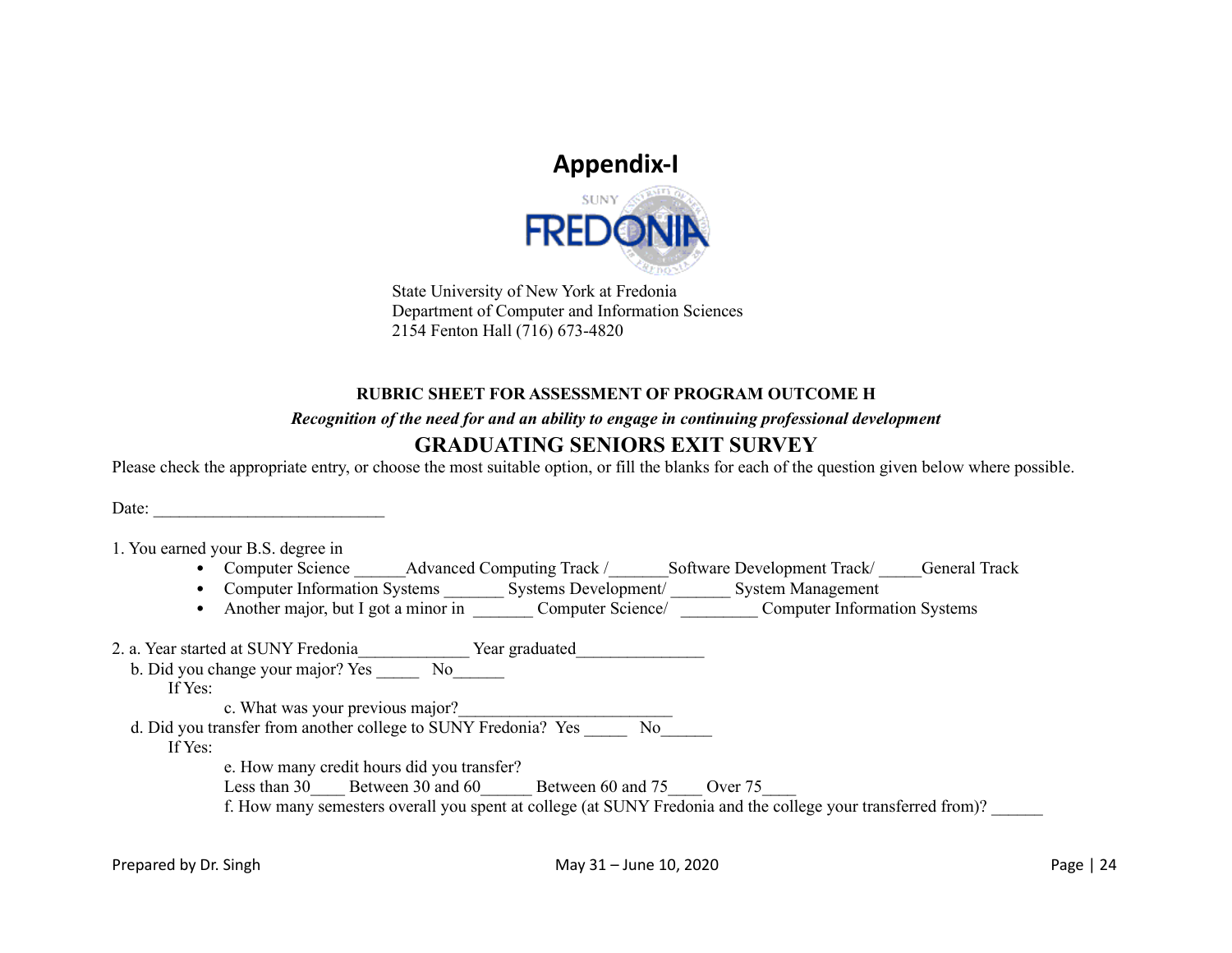3. On a scale of 6 to 1 (with 6 being Excellent and 1 being very poor): How satisfied are you with your education at the Department of Computer and Information Sciences in SUNY Fredonia?

- 4. Did you participate in any independent study or group project?
	- Yes b. No.
- 5. Did take any of the courses (circle what is appropriate):
	- $\bullet$
	- CSIT 499 Project,
	- CSIT 497 Thesis.
	- HONR 400 Thesis.
	- CSIT 400 Independent Study,
	- CSIT 300 Internship.

6. Did you attend any conferences, workshops, seminars to broaden knowledge and skills?

- Yes b. No
- 7. Do you already have a job offer?
	- Yes b. No

If yes, is it related to your major?

- Yes b. No
- 8. Do you plan to attend graduate school?
	- Yes, already accepted into graduate school; Field: \_\_\_\_\_\_\_\_\_\_\_
	- Yes, applying now; Field:
	- Yes, in the future
	- No

9. List five courses you liked the most at Fredonia

a. \_\_\_\_\_\_\_\_\_\_\_\_\_\_\_\_\_\_\_\_\_\_\_\_\_\_\_\_\_\_\_\_\_\_\_\_\_\_\_\_\_\_\_ b. \_\_\_\_\_\_\_\_\_\_\_\_\_\_\_\_\_\_\_\_\_\_\_\_\_\_\_\_\_\_\_\_\_\_\_\_\_\_\_\_\_\_\_  $c.$ d. \_\_\_\_\_\_\_\_\_\_\_\_\_\_\_\_\_\_\_\_\_\_\_\_\_\_\_\_\_\_\_\_\_\_\_\_\_\_\_\_\_\_\_  $e.$ 

10. If you have a job offer, list four courses that were most beneficial to you in securing the job.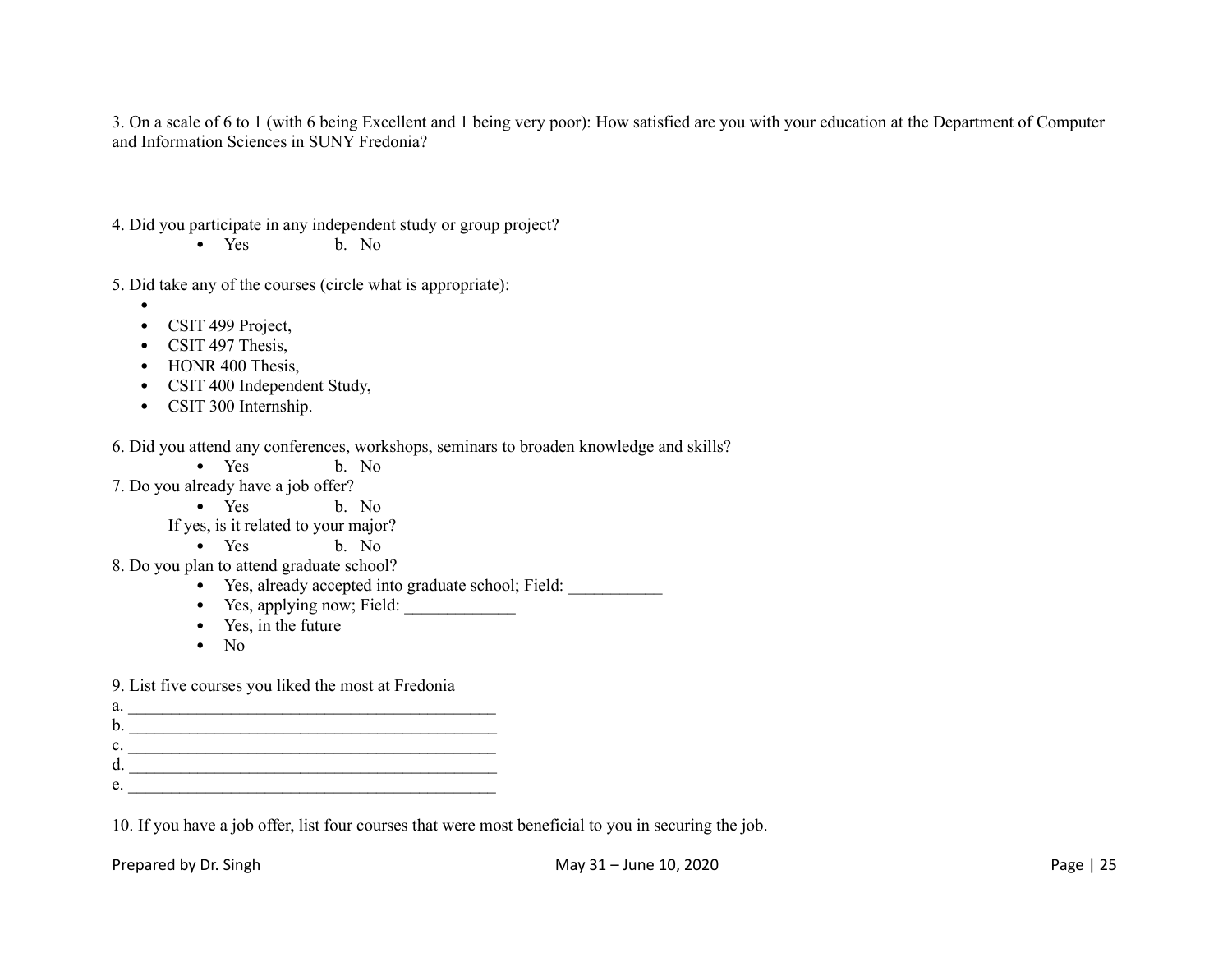a. \_\_\_\_\_\_\_\_\_\_\_\_\_\_\_\_\_\_\_\_\_\_\_\_\_\_\_\_\_\_\_\_\_\_\_\_\_\_\_\_\_\_\_ b. <u>\_\_\_\_\_\_\_\_\_\_\_\_\_\_\_\_\_\_\_\_\_\_\_\_\_\_\_\_\_\_</u> c. \_\_\_\_\_\_\_\_\_\_\_\_\_\_\_\_\_\_\_\_\_\_\_\_\_\_\_\_\_\_\_\_\_\_\_\_\_\_\_\_\_\_\_  $d.$ 

11. If you had the option to take more elective choices in the discipline, what topic areas would you have liked to have taken at SUNY Fredonia?

- $\bullet$   $\qquad \qquad$   $\qquad \qquad$   $\qquad$   $\qquad$   $\qquad$   $\qquad$   $\qquad$   $\qquad$   $\qquad$   $\qquad$   $\qquad$   $\qquad$   $\qquad$   $\qquad$   $\qquad$   $\qquad$   $\qquad$   $\qquad$   $\qquad$   $\qquad$   $\qquad$   $\qquad$   $\qquad$   $\qquad$   $\qquad$   $\qquad$   $\qquad$   $\qquad$   $\qquad$   $\qquad$   $\qquad$   $\qquad$   $\qquad$   $\qquad$   $\qquad$
- $\frac{1}{2}$  ,  $\frac{1}{2}$  ,  $\frac{1}{2}$  ,  $\frac{1}{2}$  ,  $\frac{1}{2}$  ,  $\frac{1}{2}$  ,  $\frac{1}{2}$  ,  $\frac{1}{2}$  ,  $\frac{1}{2}$  ,  $\frac{1}{2}$  ,  $\frac{1}{2}$  ,  $\frac{1}{2}$  ,  $\frac{1}{2}$  ,  $\frac{1}{2}$  ,  $\frac{1}{2}$  ,  $\frac{1}{2}$  ,  $\frac{1}{2}$  ,  $\frac{1}{2}$  ,  $\frac{1$
- \_\_\_\_\_\_\_\_\_\_\_\_\_\_\_\_\_\_\_\_\_\_\_\_\_\_\_\_\_\_\_\_\_\_\_\_\_\_\_\_\_  $\bullet$  . The contract of the contract of the contract of the contract of the contract of the contract of the contract of the contract of the contract of the contract of the contract of the contract of the contract of the co

|  |  |  | 12. How accessible do you feel faculty offices and classrooms were? |
|--|--|--|---------------------------------------------------------------------|
|  |  |  | $(inaccessible)$ 1 2 3 4 5 (very accessible)                        |

|                                          |  |  | 13. Do you think the access you had to workspace and equipment were sufficient for your coursework |
|------------------------------------------|--|--|----------------------------------------------------------------------------------------------------|
| (disagree) $1 \t2 \t3 \t4 \t5 \t(agree)$ |  |  |                                                                                                    |

\_\_\_\_\_\_\_\_\_\_\_\_\_\_\_\_\_\_\_\_\_\_\_\_\_\_\_\_\_\_\_\_\_\_\_\_\_\_\_\_\_\_\_\_\_\_\_\_\_\_\_\_\_\_\_\_\_\_\_\_\_\_\_\_\_\_\_\_\_\_\_\_\_\_\_\_ \_\_\_\_\_\_\_\_\_\_\_\_\_\_\_\_\_\_\_\_\_\_\_\_\_\_\_\_\_\_\_\_\_\_\_\_\_\_\_\_\_\_\_\_\_\_\_\_\_\_\_\_\_\_\_\_\_\_\_\_\_\_\_\_\_\_\_\_\_\_\_\_\_\_\_\_  $\mathcal{L}_\mathcal{L} = \{ \mathcal{L}_\mathcal{L} = \{ \mathcal{L}_\mathcal{L} = \{ \mathcal{L}_\mathcal{L} = \{ \mathcal{L}_\mathcal{L} = \{ \mathcal{L}_\mathcal{L} = \{ \mathcal{L}_\mathcal{L} = \{ \mathcal{L}_\mathcal{L} = \{ \mathcal{L}_\mathcal{L} = \{ \mathcal{L}_\mathcal{L} = \{ \mathcal{L}_\mathcal{L} = \{ \mathcal{L}_\mathcal{L} = \{ \mathcal{L}_\mathcal{L} = \{ \mathcal{L}_\mathcal{L} = \{ \mathcal{L}_\mathcal{$ 

14. What activities or courses helped you most to understand the need to maintain currency in the discipline

15. List what technology-related skills, if any, you have learned outside classes at SUNY Fredonia

 $\mathcal{L}_\text{max}$  $\mathcal{L}_\text{max} = \mathcal{L}_\text{max} = \mathcal{L}_\text{max} = \mathcal{L}_\text{max} = \mathcal{L}_\text{max} = \mathcal{L}_\text{max} = \mathcal{L}_\text{max} = \mathcal{L}_\text{max} = \mathcal{L}_\text{max} = \mathcal{L}_\text{max} = \mathcal{L}_\text{max} = \mathcal{L}_\text{max} = \mathcal{L}_\text{max} = \mathcal{L}_\text{max} = \mathcal{L}_\text{max} = \mathcal{L}_\text{max} = \mathcal{L}_\text{max} = \mathcal{L}_\text{max} = \mathcal{$  $\mathcal{L}_\mathcal{L} = \{ \mathcal{L}_\mathcal{L} = \{ \mathcal{L}_\mathcal{L} = \{ \mathcal{L}_\mathcal{L} = \{ \mathcal{L}_\mathcal{L} = \{ \mathcal{L}_\mathcal{L} = \{ \mathcal{L}_\mathcal{L} = \{ \mathcal{L}_\mathcal{L} = \{ \mathcal{L}_\mathcal{L} = \{ \mathcal{L}_\mathcal{L} = \{ \mathcal{L}_\mathcal{L} = \{ \mathcal{L}_\mathcal{L} = \{ \mathcal{L}_\mathcal{L} = \{ \mathcal{L}_\mathcal{L} = \{ \mathcal{L}_\mathcal{$ 

 $\mathcal{L}_\mathcal{L} = \{ \mathcal{L}_\mathcal{L} = \{ \mathcal{L}_\mathcal{L} = \{ \mathcal{L}_\mathcal{L} = \{ \mathcal{L}_\mathcal{L} = \{ \mathcal{L}_\mathcal{L} = \{ \mathcal{L}_\mathcal{L} = \{ \mathcal{L}_\mathcal{L} = \{ \mathcal{L}_\mathcal{L} = \{ \mathcal{L}_\mathcal{L} = \{ \mathcal{L}_\mathcal{L} = \{ \mathcal{L}_\mathcal{L} = \{ \mathcal{L}_\mathcal{L} = \{ \mathcal{L}_\mathcal{L} = \{ \mathcal{L}_\mathcal{$ 

 $\mathcal{L}_\mathcal{L} = \{ \mathcal{L}_\mathcal{L} = \{ \mathcal{L}_\mathcal{L} = \{ \mathcal{L}_\mathcal{L} = \{ \mathcal{L}_\mathcal{L} = \{ \mathcal{L}_\mathcal{L} = \{ \mathcal{L}_\mathcal{L} = \{ \mathcal{L}_\mathcal{L} = \{ \mathcal{L}_\mathcal{L} = \{ \mathcal{L}_\mathcal{L} = \{ \mathcal{L}_\mathcal{L} = \{ \mathcal{L}_\mathcal{L} = \{ \mathcal{L}_\mathcal{L} = \{ \mathcal{L}_\mathcal{L} = \{ \mathcal{L}_\mathcal{$  $\mathcal{L}_\mathcal{L} = \{ \mathcal{L}_\mathcal{L} = \{ \mathcal{L}_\mathcal{L} = \{ \mathcal{L}_\mathcal{L} = \{ \mathcal{L}_\mathcal{L} = \{ \mathcal{L}_\mathcal{L} = \{ \mathcal{L}_\mathcal{L} = \{ \mathcal{L}_\mathcal{L} = \{ \mathcal{L}_\mathcal{L} = \{ \mathcal{L}_\mathcal{L} = \{ \mathcal{L}_\mathcal{L} = \{ \mathcal{L}_\mathcal{L} = \{ \mathcal{L}_\mathcal{L} = \{ \mathcal{L}_\mathcal{L} = \{ \mathcal{L}_\mathcal{$  $\mathcal{L}_\mathcal{L} = \{ \mathcal{L}_\mathcal{L} = \{ \mathcal{L}_\mathcal{L} = \{ \mathcal{L}_\mathcal{L} = \{ \mathcal{L}_\mathcal{L} = \{ \mathcal{L}_\mathcal{L} = \{ \mathcal{L}_\mathcal{L} = \{ \mathcal{L}_\mathcal{L} = \{ \mathcal{L}_\mathcal{L} = \{ \mathcal{L}_\mathcal{L} = \{ \mathcal{L}_\mathcal{L} = \{ \mathcal{L}_\mathcal{L} = \{ \mathcal{L}_\mathcal{L} = \{ \mathcal{L}_\mathcal{L} = \{ \mathcal{L}_\mathcal{$ 

16. Do you have a positive remark/comment(s) to share?

17. Do you have a negative remark/comment(s) to share?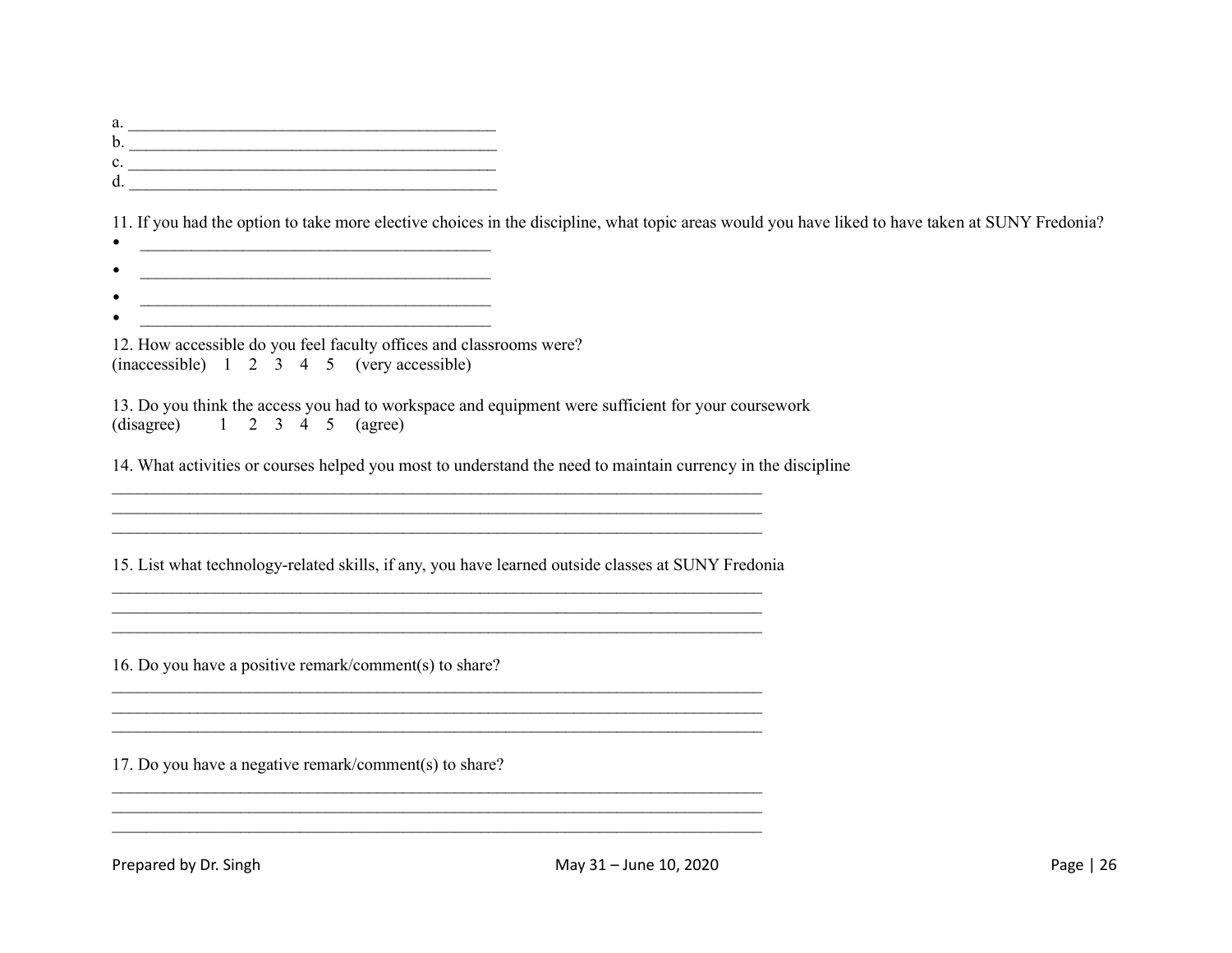### **MIDDLE STATES COMMISSION ON HIGHER EDUCATION (MSCHE)**

#### **Standards for Accreditation and Requirements of Affiliation**

An institution of higher education is a community dedicated to students, to the pursuit and dissemination of knowledge, to the study and clarification of values, and to the advancement of the society it serves. The Middle States Commission on Higher Education (MSCHE), through accreditation, mandates that its member institutions meet rigorous and comprehensive standards, which are addressed in the context of the mission of each institution and within the culture of ethical practices and institutional integrity expected of accredited institutions. In meeting the quality standards of MSCHE accreditation, institutions earn accredited status, and this permits them to state with confidence: "Our students are well-served; society is well-served."

#### **Standard V - Educational Effectiveness Assessment:**

Assessment of student learning and achievement demonstrates that the institution's students have accomplished educational goals consistent with their program of study, degree level, the institution's mission, and appropriate expectations for institutions of higher education.

**Criteria**: An accredited institution possesses and demonstrates the following attributes or activities:

1. clearly stated educational goals at the institution and degree/program levels, which are interrelated with one another, with relevant educational experiences, and with the institution's mission;

2. organized and systematic assessments, conducted by faculty and/or appropriate professionals, evaluating the extent of student achievement of institutional and degree/program goals. Institutions should:

- a. define meaningful curricular goals with defensible standards for evaluating whether students are achieving those goals;
- b. articulate how they prepare students in a manner consistent with their mission for successful careers, meaningful lives, and, where appropriate, further education. They should collect and provide data on the extent to which they are meeting these goals;
- c. support and sustain assessment of student achievement and communicate the results of this assessment to stakeholders;

3. consideration and use of assessment results for the improvement of educational effectiveness. Consistent with the institution's mission, such uses include some combination of the following:

- a. assisting students in improving their learning;
- b. improving pedagogy and curriculum;